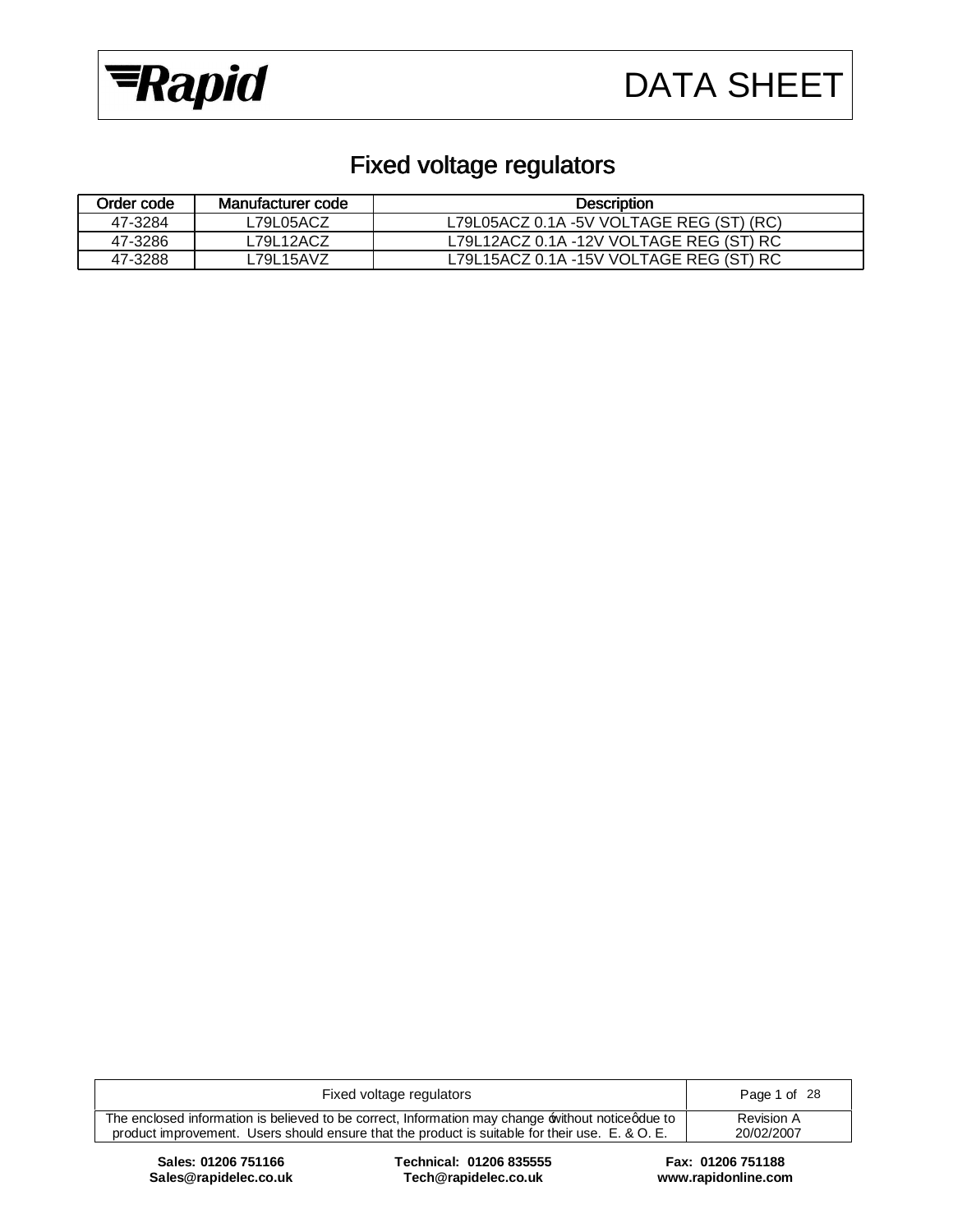

# **L79LxxAB L79LxxAC - L79LxxC**

# Negative voltage regulators

### **Features**

- Output current up to 100 mA
- Output voltages of -5; -6; -8; -9; -12; -15 V
- Thermal overload protection
- Short circuit protection
- No external components are required
- Available in either  $±5%$  (AC) or  $±10%$  (C) selection

### **Description**

The L79Lxx series of three-terminal negative regulators employ internal current limiting and thermal shutdown, making them essentially indestructible. If adequate heat-sink is provided, they can deliver up to 100 mA output current.

They are intended as fixed voltage regulators in a wide range of applications including local or oncard regulation for elimination of noise and distribution problems associated with single-point regulation. In addition, they can be used with



power pass elements to make high-current voltage regulators.

The L79Lxx series used as Zener diode/resistor combination replacement, offers an effective output impedance improvement of typically two orders of magnitude, along with lower quiescent current and lower noise.

#### **Table 1. Device summary**

| <b>Part numbers</b> |          |  |  |  |
|---------------------|----------|--|--|--|
| L79L05AC            | L79L09AC |  |  |  |
| L79L05AB            | L79L09AB |  |  |  |
| L79L06C             | L79L12C  |  |  |  |
| L79L06AC            | L79L12AC |  |  |  |
| L79L06AB            | L79L12AB |  |  |  |
| L79L08C             | L79L15C  |  |  |  |
| L79L08AC            | L79L15AC |  |  |  |
| L79L08AB            | L79L15AB |  |  |  |
| L79L09C             |          |  |  |  |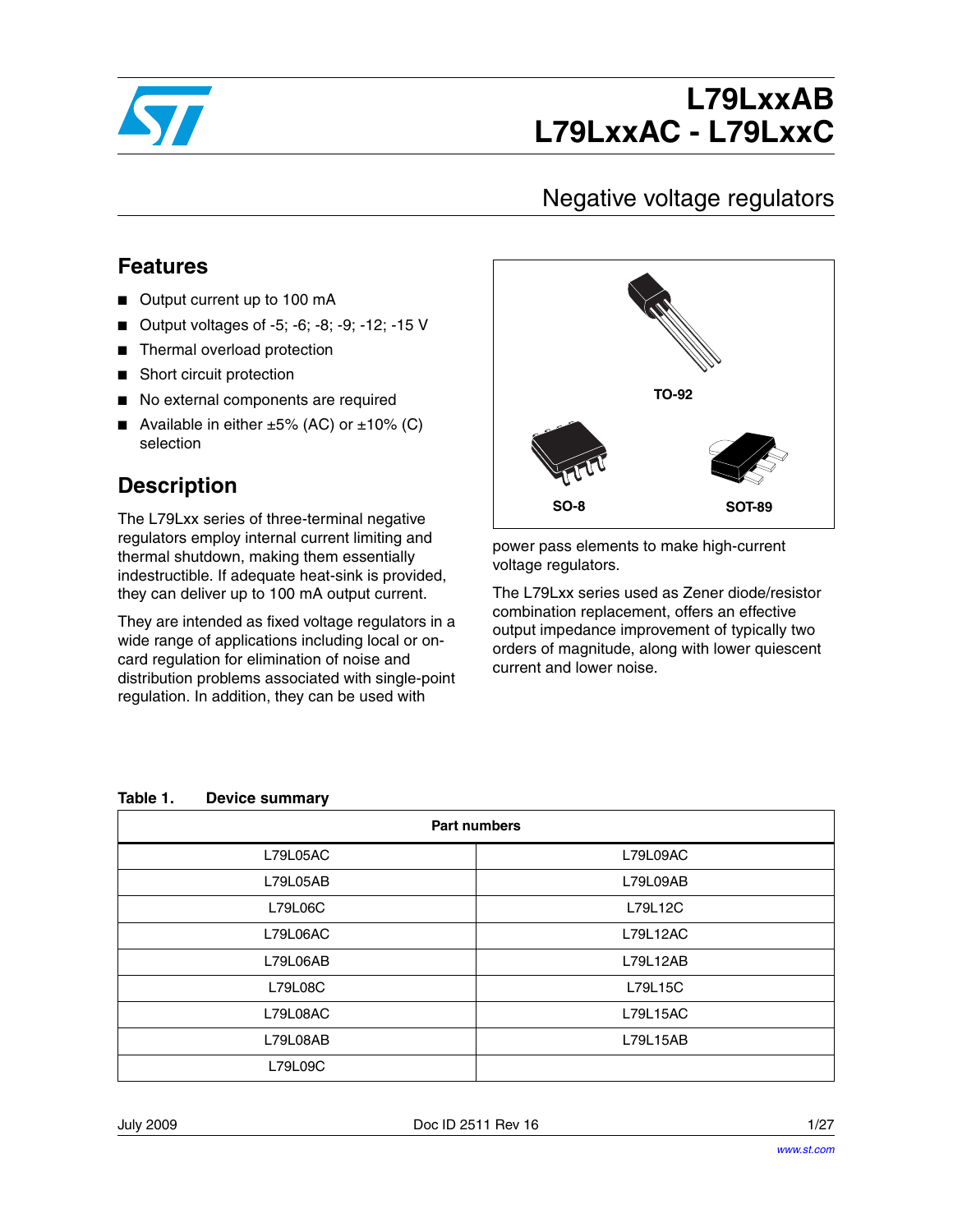# **[Contents](#page-3-0)**

| $\blacksquare$ |                                                                                                                |  |
|----------------|----------------------------------------------------------------------------------------------------------------|--|
| $\overline{2}$ |                                                                                                                |  |
| $\mathbf{3}$   |                                                                                                                |  |
| $\overline{4}$ |                                                                                                                |  |
| 5              |                                                                                                                |  |
| 6              | Order codes (and all and all and all and all and all and all and all and all and all and all and all and all a |  |
| $\overline{7}$ |                                                                                                                |  |

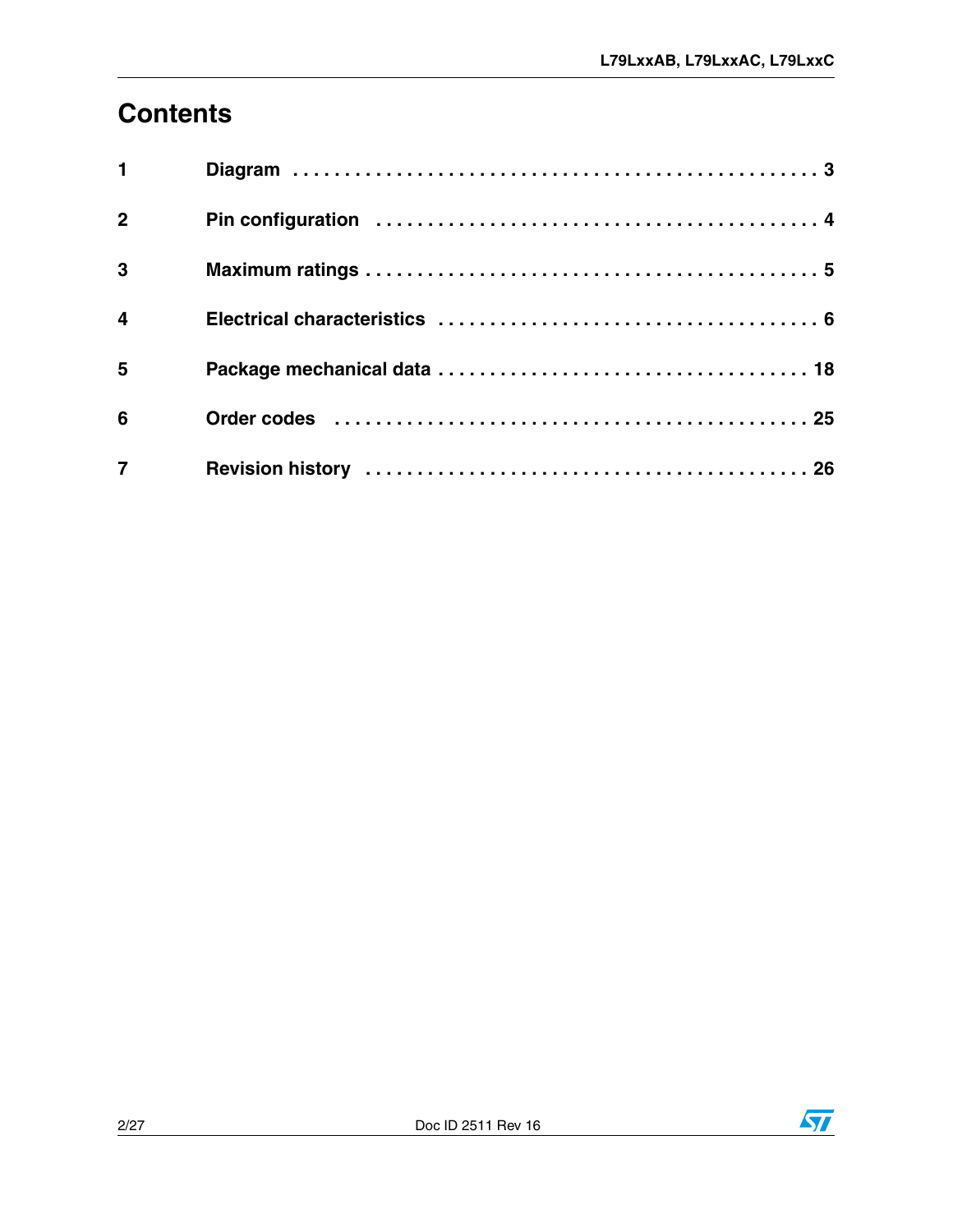# <span id="page-3-0"></span>**1 Diagram**





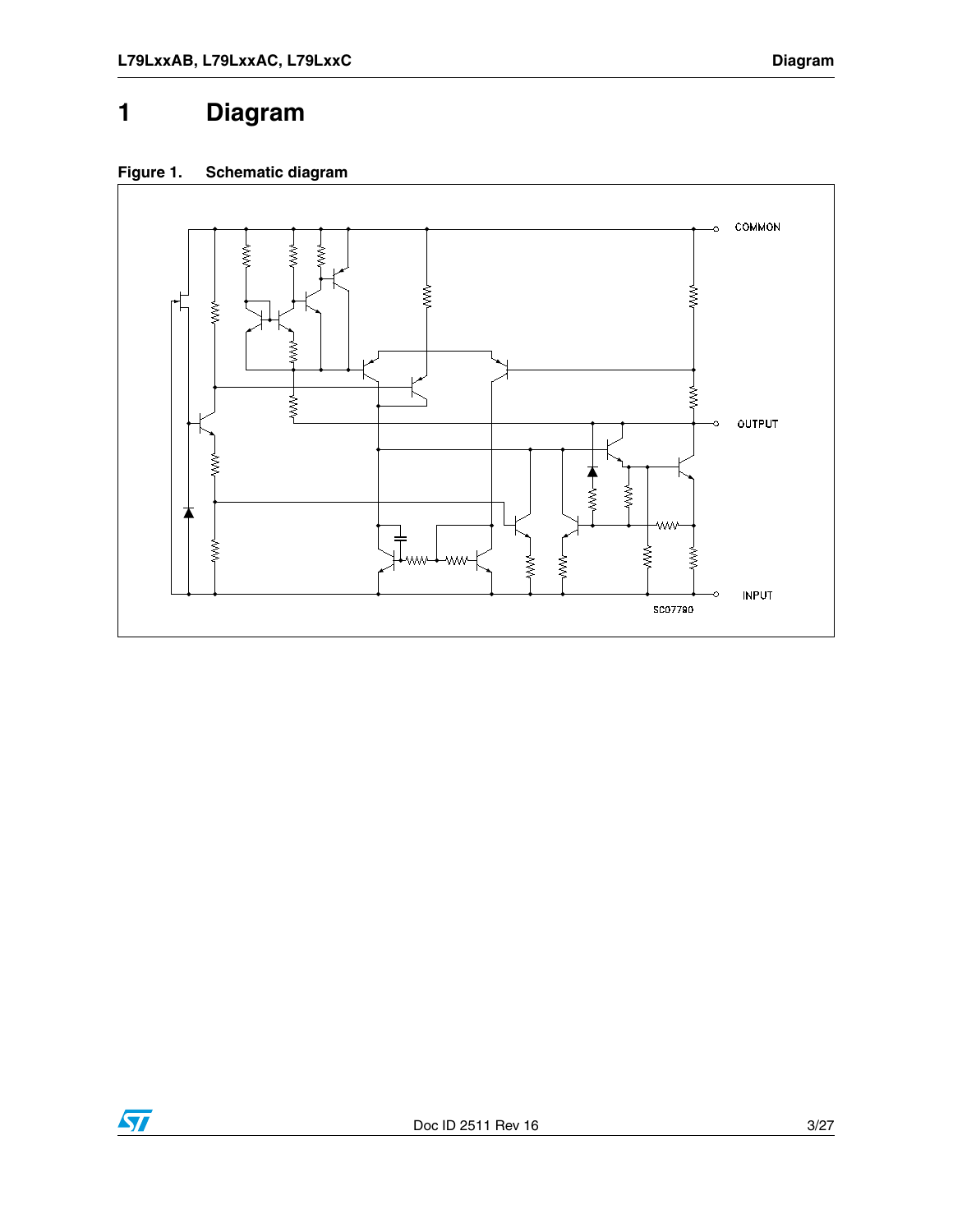# <span id="page-4-0"></span>**2 Pin configuration**









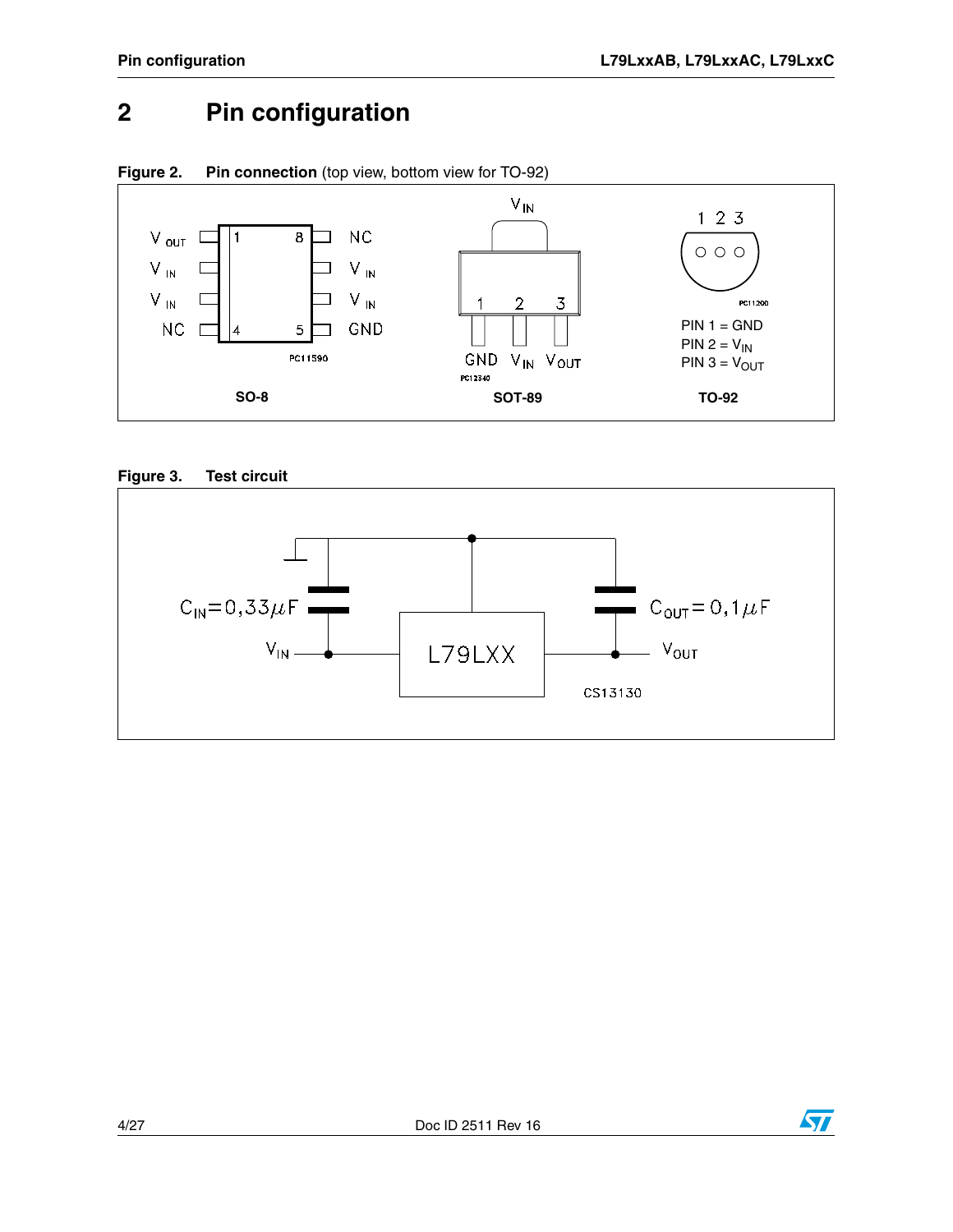### <span id="page-5-0"></span>**3 Maximum ratings**

#### **Table 2. Absolute maximum ratings**

| Symbol                      | <b>Parameter</b>                     |                             | Value                                                                            | Unit        |  |
|-----------------------------|--------------------------------------|-----------------------------|----------------------------------------------------------------------------------|-------------|--|
|                             | DC input voltage                     | $V_{\text{O}} = -5$ to -9 V | -30                                                                              | v           |  |
| $V_1$                       |                                      | $V_{\Omega}$ = -12 to -15 V | -35<br>100<br>Internally limited (1)<br>$-40$ to 150<br>0 to 125<br>$-40$ to 125 |             |  |
| Ιo                          | Output current                       |                             |                                                                                  | mA          |  |
| $P_D$                       | Power dissipation                    |                             |                                                                                  | mW          |  |
| $\mathsf{T}_{\textsf{STG}}$ | Storage temperature range            |                             |                                                                                  | $^{\circ}C$ |  |
|                             |                                      | For L79L00C, L79L00AC       |                                                                                  | °C          |  |
| T <sub>OP</sub>             | Operating junction temperature range | For L79L00AB                |                                                                                  |             |  |

1. Our SO-8 package used for Voltage Regulators is modified internally to have pins 2, 3, 6 and 7 electrically communed to<br>the die attach flag. This particular frame decreases the total thermal resistance of the package an dissipate power when an appropriate area of copper on the printed circuit board is available for heat-sinking. The external dimensions are the same as for the standard SO-8.

#### **Table 3. Thermal data**

| <b>Symbol</b> | <b>Parameter</b>                           | $SO-8$     | <b>TO-92</b> | <b>SOT-89</b> | Unit               |
|---------------|--------------------------------------------|------------|--------------|---------------|--------------------|
| $R_{thJC}$    | Thermal resistance junction-case. (Max)    | 20         |              | 15            | $\degree$ C/W      |
| $R_{thJA}$    | Thermal resistance junction-ambient. (Max) | $55^{(1)}$ | 200          |               | $\rm ^{\circ}$ C/W |

1. Considering 6  $cm<sup>2</sup>$  of copper Board heat-sink.

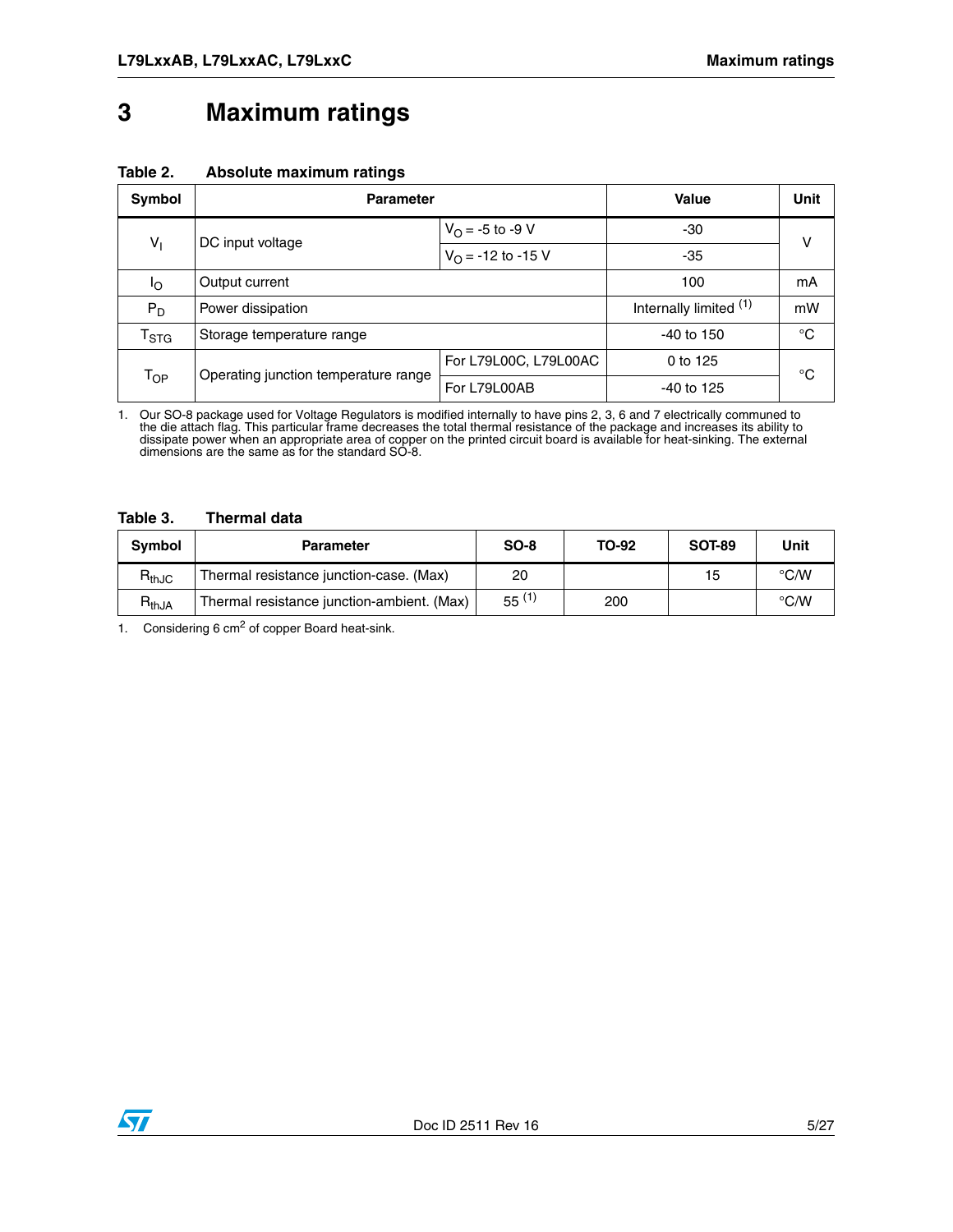### <span id="page-6-0"></span>**4 Electrical characteristics**

Refer to the test circuits, T<sub>J</sub> = 0 to 125 °C, V<sub>I</sub> = -10 V, I<sub>O</sub> = 40 mA, C<sub>I</sub> = 0.33 µF, C<sub>O</sub> = 0.1 µF unless otherwise specified.

| Symbol             | <b>Parameter</b>                      | <b>Test conditions</b>                                                            | Min.   | Typ. | Max.   | Unit |
|--------------------|---------------------------------------|-----------------------------------------------------------------------------------|--------|------|--------|------|
| $V_{\rm O}$        | Output voltage                        | $T_{\rm J} = 25^{\circ}$ C                                                        | $-4.6$ | -5   | $-5.4$ | V    |
| $V_{\rm O}$        | Output voltage                        | $IO = 1$ to 40 mA, $VI = -7$ to -20 V                                             | $-4.5$ |      | $-5.5$ | v    |
|                    |                                       | $I_{\Omega}$ = 1 to 70 mA, $V_{\text{I}}$ = -10 V                                 | $-4.5$ |      | $-5.5$ |      |
|                    |                                       | $V_1 = -7$ to -20 V, T <sub>J</sub> = 25 °C                                       |        |      | 200    | mV   |
| $\Delta V_{\rm O}$ | Line regulation                       | $V_1 = -8$ to -20 V, T <sub>J</sub> = 25 °C                                       |        |      | 150    |      |
|                    | $\Delta V_{\rm O}$<br>Load regulation | $I_{\Omega}$ = 1 to 100 mA, T <sub>J</sub> = 25°C                                 |        |      | 60     | mV   |
|                    |                                       | $I_{\Omega}$ = 1 to 40 mA, T <sub>J</sub> = 25 °C                                 |        |      | 30     |      |
|                    | Quiescent current                     | $T_{\rm J} = 25^{\circ}$ C                                                        |        |      | 6      | mA   |
| $I_d$              |                                       | $T_{\rm d} = 125^{\circ}C$                                                        |        |      | 5.5    | mA   |
|                    |                                       | $I_{\Omega}$ = 1 to 40 mA                                                         |        |      | 0.2    | mA   |
| $\Delta I_d$       | Quiescent current change              | $V_1 = -8$ to -20 V                                                               |        |      | 1.5    |      |
| eN                 | Output noise voltage                  | B = 10Hz to 100kHz, $T_{\rm J}$ = 25°C                                            |        | 40   |        | μV   |
| <b>SVR</b>         | Supply voltage rejection              | $V_1 = -8$ to $-18V_1$ , f = 120Hz<br>$I_{\Omega}$ = 40 mA, T <sub>J</sub> = 25°C | 40     | 49   |        | dB   |
| $V_{d}$            | Dropout voltage                       |                                                                                   |        | 1.7  |        | V    |

**Table 4. Electrical characteristics of L79L05**

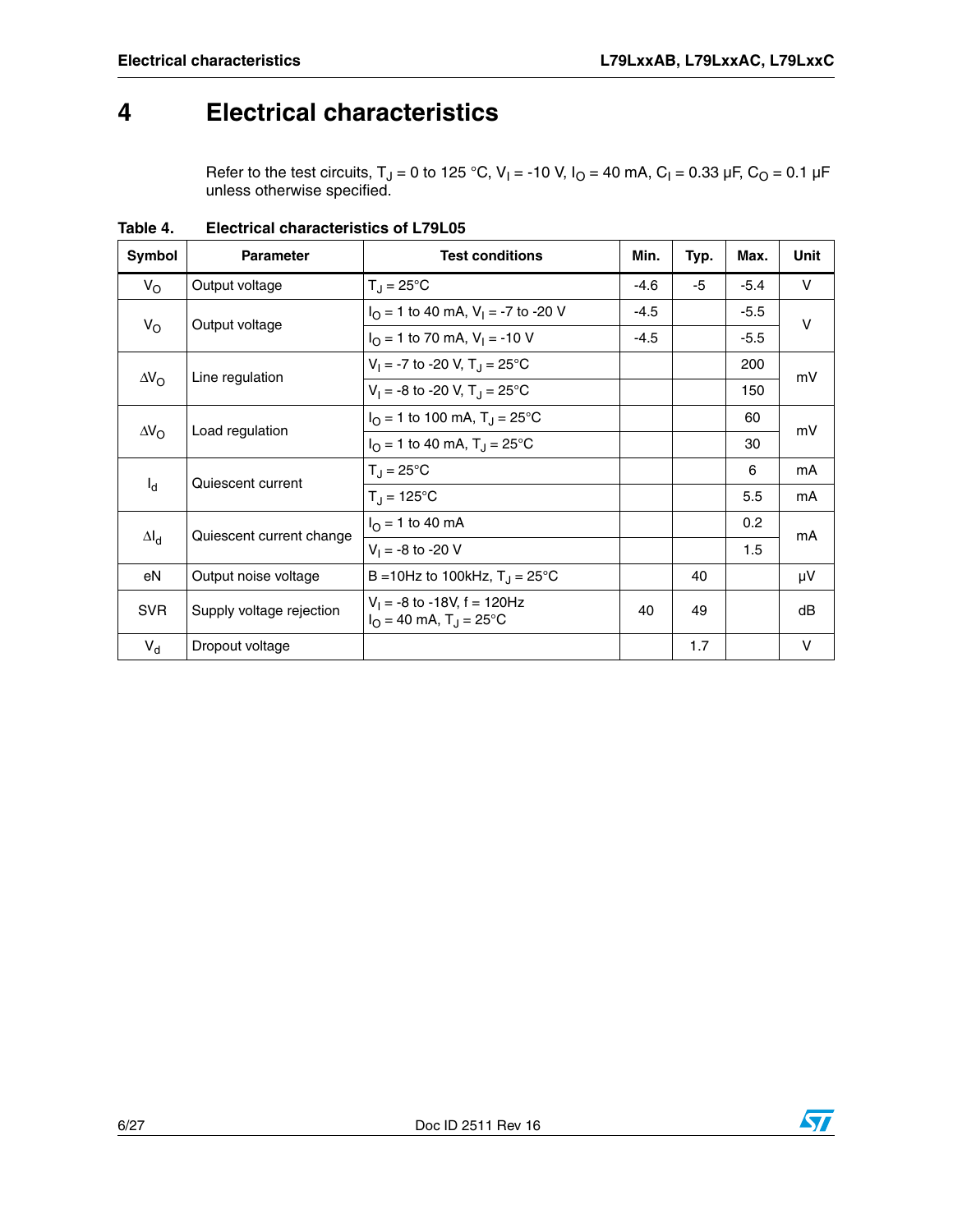Refer to the test circuits, T<sub>J</sub> = 0 to 125 °C, V<sub>I</sub> = -12 V, I<sub>O</sub> = 40 mA, C<sub>I</sub> = 0.33 µF, C<sub>O</sub> = 0.1 µF unless otherwise specified.

| Symbol             | <b>Parameter</b>                      | <b>Test conditions</b>                                                       | Min.    | Typ. | Max.    | <b>Unit</b> |
|--------------------|---------------------------------------|------------------------------------------------------------------------------|---------|------|---------|-------------|
| $V_{\rm O}$        | Output voltage                        | $T_J = 25^{\circ}C$                                                          | $-5.52$ | -6   | $-6.48$ | V           |
|                    | Output voltage                        | $IO = 1$ to 40 mA, $VI = -8.5$ to -20 V                                      | $-5.4$  |      | $-6.6$  | $\vee$      |
| $V_{\rm O}$        |                                       | $I_{\Omega}$ = 1 to 70 mA, $V_{\text{I}}$ = -12 V                            | $-5.4$  |      | $-6.6$  |             |
|                    | Line regulation                       | $V_1 = -8.5$ to -20 V, T <sub>J</sub> = 25 °C                                |         |      | 200     | mV          |
| $\Delta V_{\rm O}$ |                                       | $V_1 = -9$ to -20 V, T <sub>J</sub> = 25 °C                                  |         |      | 150     |             |
|                    | Load regulation<br>$\Delta V_{\rm O}$ | $I_{\Omega}$ = 1 to 100 mA, T <sub>J</sub> = 25°C                            |         |      | 60      | mV          |
|                    |                                       | $I_O = 1$ to 40 mA, $T_J = 25^{\circ}C$                                      |         |      | 30      |             |
|                    | Quiescent current                     | $T_{\rm J}$ = 25°C                                                           |         |      | 6       | mA          |
| $I_d$              |                                       | $T_{\rm d}$ = 125°C                                                          |         |      | 5.5     | mA          |
| $\Delta I_d$       | Quiescent current change              | $I_{\Omega}$ = 1 to 40 mA                                                    |         |      | 0.2     | mA          |
|                    |                                       | $V_1 = -8$ to -20 V                                                          |         |      | 1.5     |             |
| eN                 | Output noise voltage                  | B = 10Hz to 100kHz, $T_{\rm J}$ = 25°C                                       |         | 50   |         | μV          |
| <b>SVR</b>         | Supply voltage rejection              | $V_1 = -9$ to -20V, f = 120Hz<br>$I_{\Omega}$ = 40 mA, T <sub>J</sub> = 25°C | 38      | 46   |         | dB          |
| $V_{d}$            | Dropout voltage                       |                                                                              |         | 1.7  |         | $\vee$      |

**Table 5. Electrical characteristics of L79L06**

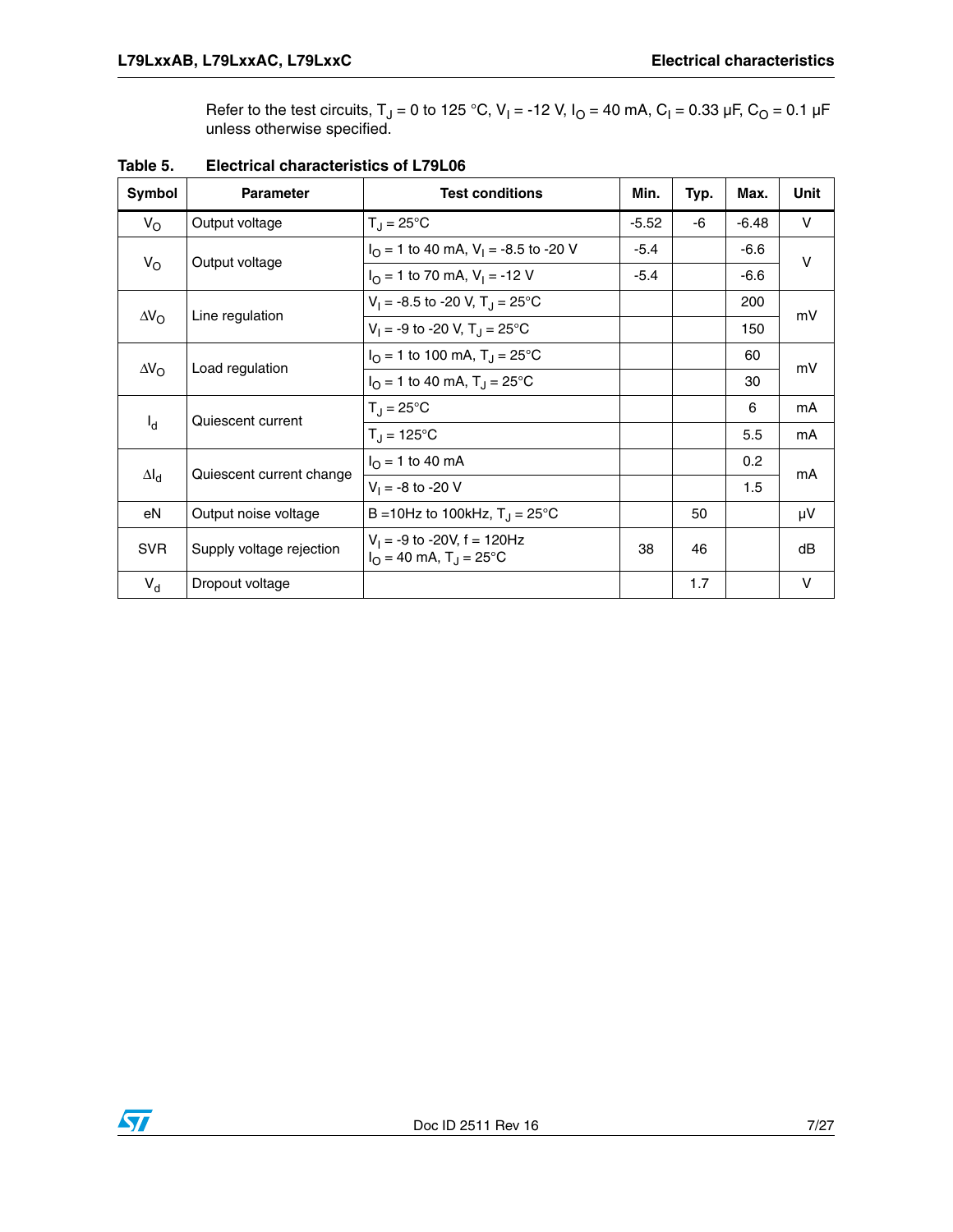Refer to the test circuits, T<sub>J</sub> = 0 to 125 °C, V<sub>I</sub> = -14 V, I<sub>O</sub> = 40 mA, C<sub>I</sub> = 0.33 µF, C<sub>O</sub> = 0.1 µF unless otherwise specified.

| Symbol                                                                                          | <b>Parameter</b>                      | <b>Test conditions</b>                                                        | Min.    | Typ. | Max.    | Unit   |
|-------------------------------------------------------------------------------------------------|---------------------------------------|-------------------------------------------------------------------------------|---------|------|---------|--------|
| $V_{\rm O}$                                                                                     | Output voltage                        | $T_{\rm J}$ = 25°C                                                            | $-7.36$ | -8   | $-8.64$ | V      |
|                                                                                                 | Output voltage                        | $IO = 1$ to 40 mA, V <sub>1</sub> = -10.5 to -23 V                            | $-7.2$  |      | $-8.8$  | $\vee$ |
|                                                                                                 |                                       | $I_{\Omega}$ = 1 to 70 mA, $V_{\text{I}}$ = -14 V                             | $-7.2$  |      | $-8.8$  |        |
|                                                                                                 | Line regulation                       | $V_1 = -10.5$ to -23 V, T <sub>J</sub> = 25 <sup>o</sup> C                    |         |      | 200     | mV     |
|                                                                                                 |                                       | $V_1 = -11$ to -23 V, T <sub>J</sub> = 25°C                                   |         |      | 150     |        |
|                                                                                                 | $\Delta V_{\rm O}$<br>Load regulation | $I_{\Omega}$ = 1 to 100 mA, T <sub>J</sub> = 25°C                             |         |      | 80      | mV     |
|                                                                                                 |                                       | $I_{\Omega}$ = 1 to 40 mA, T <sub>J</sub> = 25 °C                             |         |      | 40      |        |
|                                                                                                 | Quiescent current                     | $T_J = 25^{\circ}C$                                                           |         |      | 6       | mA     |
| $V_{\rm O}$<br>$\Delta V_{\rm O}$<br>$I_{\rm d}$<br>$\Delta I_d$<br>eN<br><b>SVR</b><br>$V_{d}$ |                                       | $T_{\rm d}$ = 125°C                                                           |         |      | 5.5     | mA     |
|                                                                                                 | Quiescent current change              | $I_{\Omega}$ = 1 to 40 mA                                                     |         |      | 0.2     | mA     |
|                                                                                                 |                                       | $V_1 = -11$ to -23 V                                                          |         |      | 1.5     |        |
|                                                                                                 | Output noise voltage                  | B = 10Hz to 100kHz, $T_{\rm J}$ = 25°C                                        |         | 60   |         | μV     |
|                                                                                                 | Supply voltage rejection              | $V_1$ = -12 to -23V, f = 120Hz<br>$I_{\Omega}$ = 40 mA, T <sub>J</sub> = 25°C | 36      | 45   |         | dB     |
|                                                                                                 | Dropout voltage                       |                                                                               |         | 1.7  |         | v      |

### **Table 6. Electrical characteristics of L79L08**

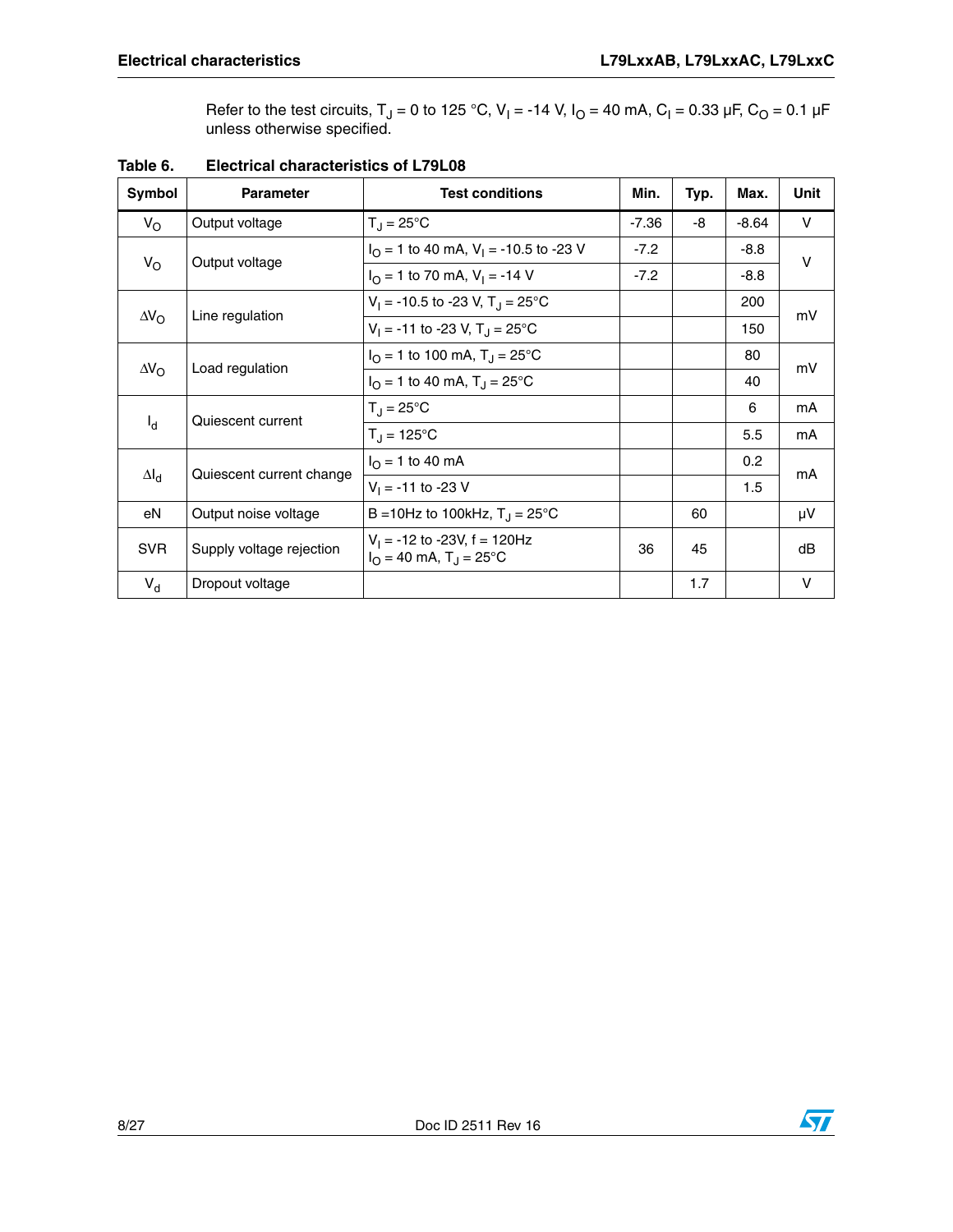Refer to the test circuits, T<sub>J</sub> = 0 to 125 °C, V<sub>I</sub> = -15 V, I<sub>O</sub> = 40 mA, C<sub>I</sub> = 0.33 µF, C<sub>O</sub> = 0.1 µF unless otherwise specified.

| Symbol             | <b>Parameter</b>                      | <b>Test conditions</b>                                                        | Min.    | Typ. | Max.    | Unit         |
|--------------------|---------------------------------------|-------------------------------------------------------------------------------|---------|------|---------|--------------|
| $V_{\rm O}$        | Output voltage                        | $T_{\rm J} = 25^{\circ}$ C                                                    | $-8.28$ | -9   | $-9.72$ | $\mathsf{V}$ |
| $V_{\rm O}$        | Output voltage                        | $I_{\Omega}$ = 1 to 40 mA, V <sub>1</sub> = -11.5 to -23 V                    | $-8.1$  |      | $-9.9$  | $\vee$       |
|                    |                                       | $IO$ = 1 to 70 mA, V <sub>1</sub> = -15 V                                     | $-8.1$  |      | $-9.9$  |              |
|                    | Line regulation                       | $V_1 = -11.5$ to -23 V, T <sub>J</sub> = 25 °C                                |         |      | 250     | mV           |
| $\Delta V_{\rm O}$ |                                       | $V_1 = -12$ to -23 V, T <sub>J</sub> = 25 °C                                  |         |      | 200     |              |
|                    | Load regulation<br>$\Delta V_{\rm O}$ | $I_{\Omega}$ = 1 to 100 mA, T <sub>J</sub> = 25°C                             |         |      | 80      | mV           |
|                    |                                       | $IO = 1$ to 40 mA, $TJ = 25$ °C                                               |         |      | 40      |              |
|                    | Quiescent current                     | $T_{\rm J}$ = 25°C                                                            |         |      | 6       | mA           |
| $I_d$              |                                       | $T_{\rm J} = 125^{\circ}C$                                                    |         |      | 5.5     | mA           |
| $\Delta I_d$       |                                       | $I_{\Omega}$ = 1 to 40 mA                                                     |         |      | 0.2     | mA           |
|                    | Quiescent current change              | $V_1 = -12$ to -23 V                                                          |         |      | 1.5     |              |
| eN                 | Output noise voltage                  | B = 10Hz to 100kHz, $T_{\rm J}$ = 25°C                                        |         | 70   |         | μV           |
| <b>SVR</b>         | Supply voltage rejection              | $V_1 = -12$ to -23V, f = 120Hz<br>$I_{\Omega}$ = 40 mA, T <sub>J</sub> = 25°C | 36      | 44   |         | dB           |
| $V_{d}$            | Dropout voltage                       |                                                                               |         | 1.7  |         | $\vee$       |

**Table 7. Electrical characteristics of L79L09**

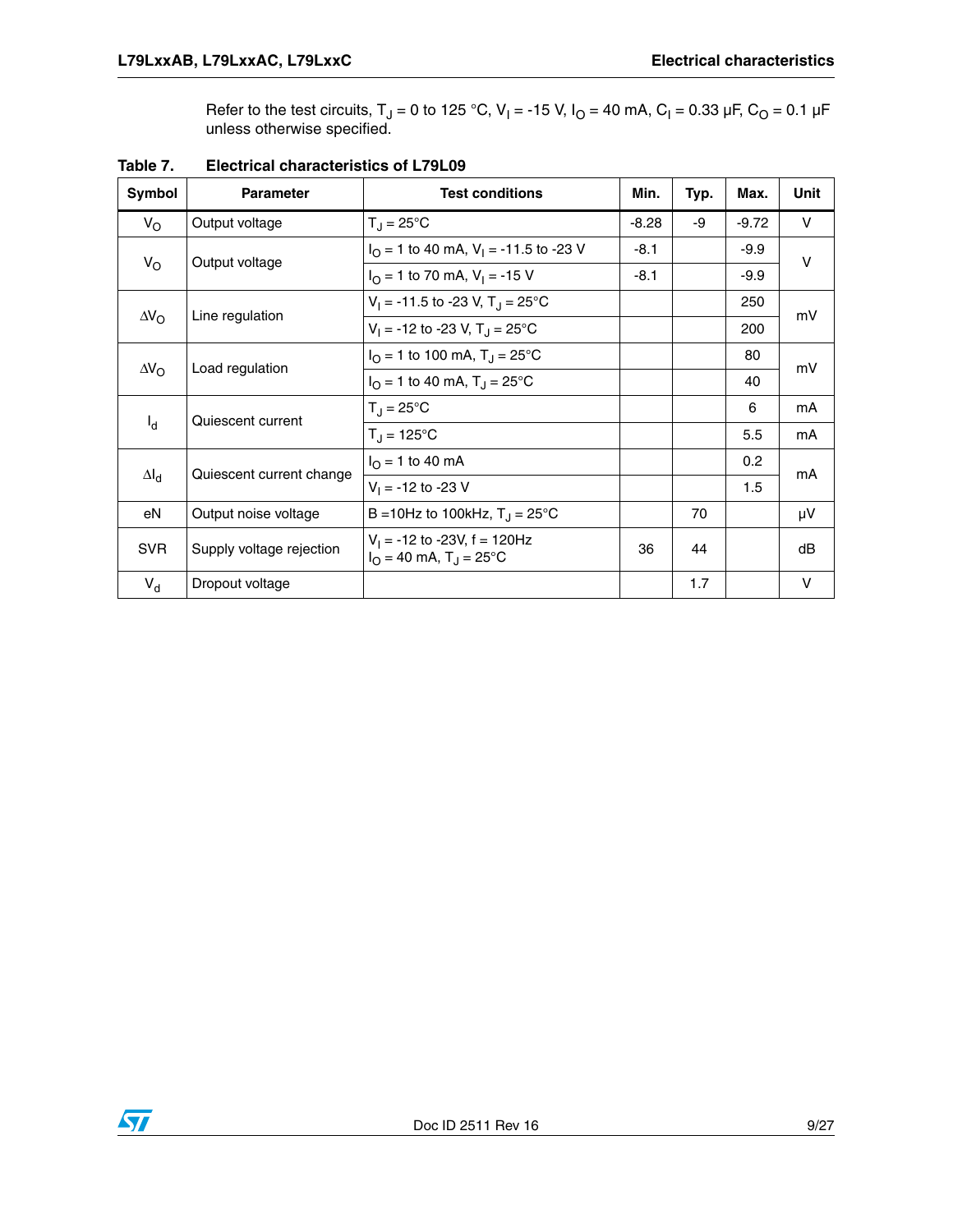Refer to the test circuits, T<sub>J</sub> = 0 to 125 °C, V<sub>I</sub> = - 19 V, I<sub>O</sub> = 40 mA, C<sub>I</sub> = 0.33 µF, C<sub>O</sub> = 0.1 µF unless otherwise specified.

| Symbol                                                                                          | <b>Parameter</b>                      | <b>Test conditions</b>                                                        | Min.    | Typ.  | Max.    | Unit         |
|-------------------------------------------------------------------------------------------------|---------------------------------------|-------------------------------------------------------------------------------|---------|-------|---------|--------------|
| $V_{\rm O}$                                                                                     | Output voltage                        | $T_{\rm J}$ = 25°C                                                            | $-11.1$ | $-12$ | $-12.9$ | V            |
|                                                                                                 |                                       | $IO = 1$ to 40 mA, V <sub>1</sub> = -14.5 to -27 V                            | $-10.8$ |       | $-13.2$ | $\mathsf{V}$ |
|                                                                                                 | Output voltage                        | $I_{\Omega}$ = 1 to 70 mA, $V_{\text{I}}$ = -19 V                             | $-10.8$ |       | $-13.2$ |              |
|                                                                                                 | Line regulation                       | $V_1 = -14.5$ to -27 V, T <sub>J</sub> = 25 °C                                |         |       | 250     | mV           |
|                                                                                                 |                                       | $V_1 = -16$ to -27 V, T <sub>J</sub> = 25 °C                                  |         |       | 200     |              |
|                                                                                                 | $\Delta V_{\rm O}$<br>Load regulation | $I_{\Omega}$ = 1 to 100 mA, T <sub>J</sub> = 25°C                             |         |       | 100     | mV           |
|                                                                                                 |                                       | $I_{\Omega}$ = 1 to 40 mA, T <sub>J</sub> = 25 °C                             |         |       | 50      |              |
|                                                                                                 | Quiescent current                     | $T_{\rm J} = 25^{\circ}$ C                                                    |         |       | 6.5     | mA           |
| $V_{\rm O}$<br>$\Delta V_{\rm O}$<br>$I_{\rm d}$<br>$\Delta I_d$<br>eN<br><b>SVR</b><br>$V_{d}$ |                                       | $T_{\rm d}$ = 125°C                                                           |         |       | 6       | mA           |
|                                                                                                 | Quiescent current change              | $I_{\Omega}$ = 1 to 40 mA                                                     |         |       | 0.2     | mA           |
|                                                                                                 |                                       | $V_1 = -16$ to -27 V                                                          |         |       | 1.5     |              |
|                                                                                                 | Output noise voltage                  | B = 10Hz to 100kHz, $T_{\rm J}$ = 25°C                                        |         | 80    |         | μV           |
|                                                                                                 | Supply voltage rejection              | $V_1$ = -15 to -25V, f = 120Hz<br>$I_{\Omega}$ = 40 mA, T <sub>J</sub> = 25°C | 36      | 42    |         | dB           |
|                                                                                                 | Dropout voltage                       |                                                                               |         | 1.7   |         | v            |

### **Table 8. Electrical characteristics of L79L12**

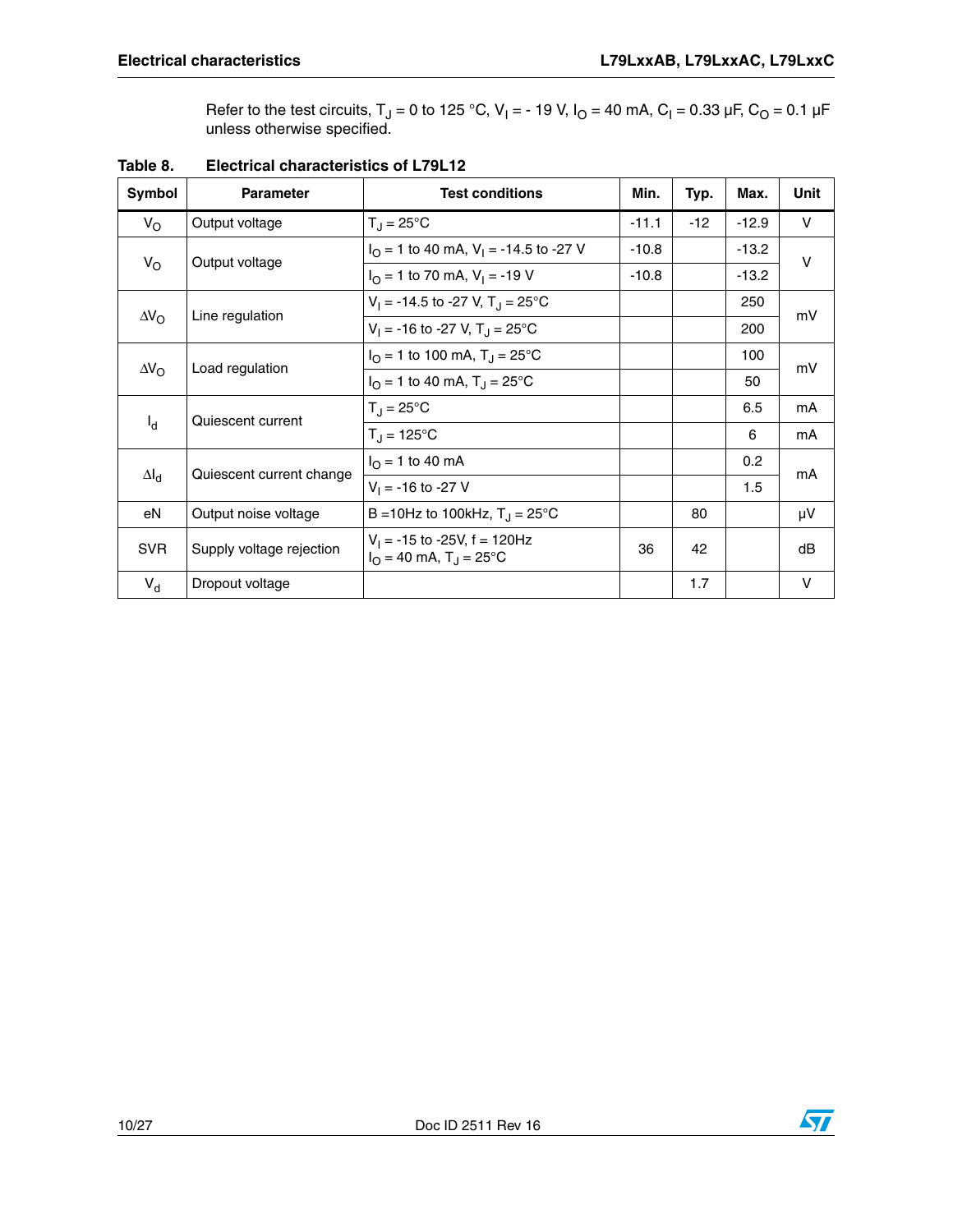Refer to the test circuits, T<sub>J</sub> = 0 to 125 °C, V<sub>I</sub> = - 23 V, I<sub>O</sub> = 40 mA, C<sub>I</sub> = 0.33 µF, C<sub>O</sub> = 0.1 µF unless otherwise specified.

| Symbol             | <b>Parameter</b>                      | <b>Test conditions</b>                                                             | Min.    | Typ.  | Max.    | Unit   |
|--------------------|---------------------------------------|------------------------------------------------------------------------------------|---------|-------|---------|--------|
| $V_{\rm O}$        | Output voltage                        | $T_J = 25^{\circ}C$                                                                | $-13.8$ | $-15$ | $-16.2$ | V      |
|                    | Output voltage                        | $I_{\Omega}$ = 1 to 40 mA, V <sub>1</sub> = -17.5 to -30 V                         | $-13.5$ |       | $-16.5$ | $\vee$ |
| $V_{\rm O}$        |                                       | $I_{\Omega}$ = 1 to 70 mA, V <sub>1</sub> = -23 V                                  | $-13.5$ |       | $-16.5$ |        |
|                    |                                       | $V_1 = -17.5$ to -30 V, T <sub>J</sub> = 25 °C                                     |         |       | 300     | mV     |
| $\Delta V_{\rm O}$ | Line regulation                       | $V_1 = -20$ to -30 V, T <sub>J</sub> = 25 <sup>o</sup> C                           |         |       | 250     |        |
|                    | Load regulation<br>$\Delta V_{\rm O}$ | $I_{\Omega}$ = 1 to 100 mA, T <sub>J</sub> = 25°C                                  |         |       | 150     | mV     |
|                    |                                       | $I_{\Omega}$ = 1 to 40 mA, T <sub>J</sub> = 25 °C                                  |         |       | 75      |        |
|                    | Quiescent current                     | $T_{\rm J}$ = 25°C                                                                 |         |       | 6.5     | mA     |
| $I_d$              |                                       | $T_{\rm J} = 125^{\circ}C$                                                         |         |       | 6       | mA     |
| $\Delta I_d$       | Quiescent current change              | $I_{\Omega}$ = 1 to 40 mA                                                          |         |       | 0.2     | mA     |
|                    |                                       | $V_1 = -20$ to $-30$ V                                                             |         |       | 1.5     |        |
| eN                 | Output noise voltage                  | B = 10Hz to 100kHz, $T_{\rm J}$ = 25°C                                             |         | 90    |         | μV     |
| <b>SVR</b>         | Supply voltage rejection              | $V_1$ = -18.5 to -28.5.V, f = 120Hz<br>$I_{\Omega}$ = 40 mA, T <sub>J</sub> = 25°C | 33      | 39    |         | dB     |
| $V_{d}$            | Dropout voltage                       |                                                                                    |         | 1.7   |         | $\vee$ |

**Table 9. Electrical characteristics of L79L15**

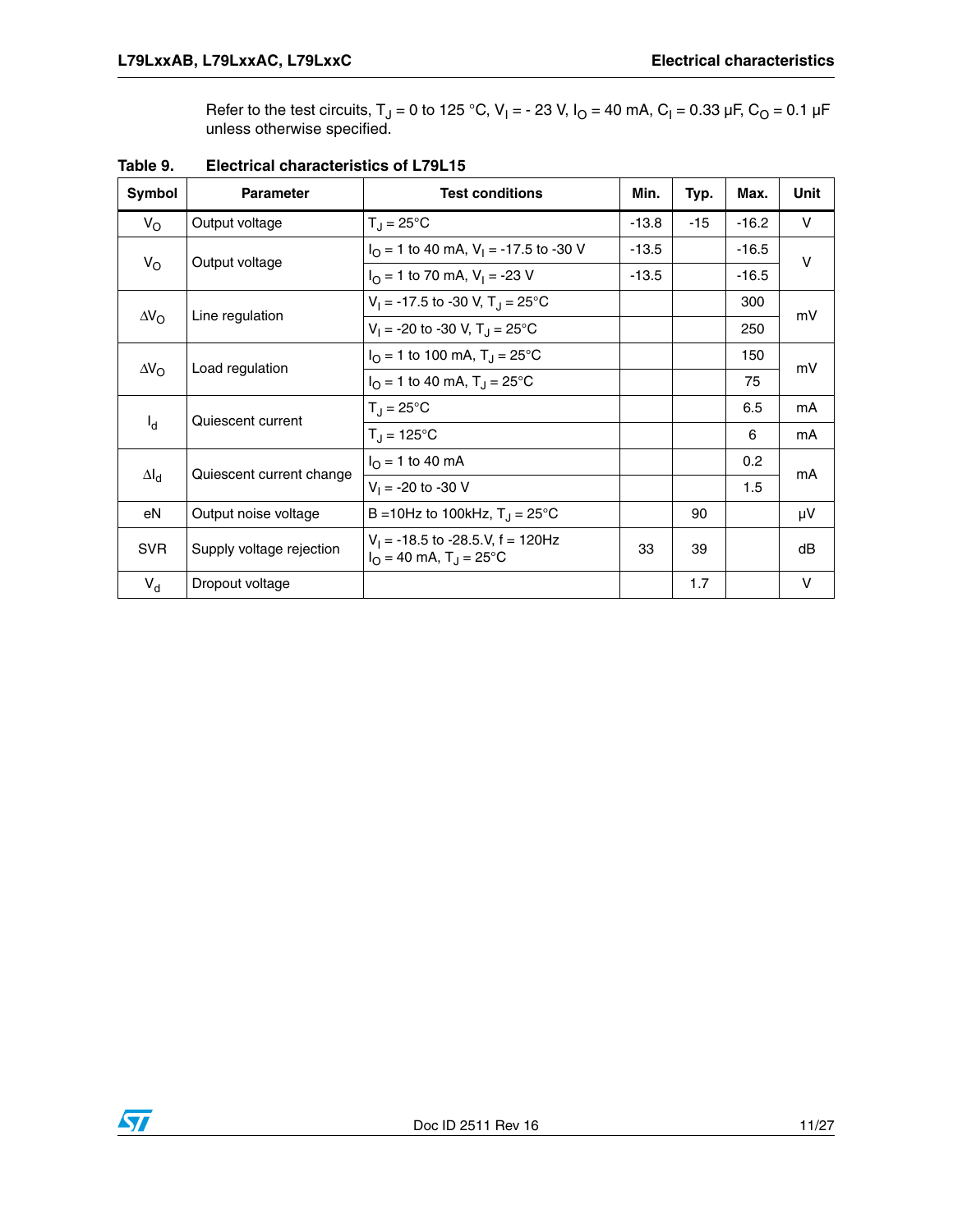Refer to the test circuits, V<sub>I</sub> = - 10 V, I<sub>O</sub> = 40 mA, C<sub>I</sub> = 0.33 µF, C<sub>O</sub> = 0.1 µF, T<sub>J</sub> = 0 to 125 °C for L79L05AC,  $\mathsf{T}_\mathsf{J}$  = -40 to 125 °C for L79L05AB, unless otherwise specified.

| Symbol             | <b>Parameter</b>         | <b>Test conditions</b>                                                       | Min.    | Typ. | Max.    | Unit   |
|--------------------|--------------------------|------------------------------------------------------------------------------|---------|------|---------|--------|
| $V_{\rm O}$        | Output voltage           | $T_J = 25^{\circ}C$                                                          | $-4.8$  | -5   | $-5.2$  | V      |
|                    |                          | $I_{\Omega}$ = 1 to 40 mA, V <sub>1</sub> = -7 to -20 V                      | $-4.75$ |      | $-5.25$ | $\vee$ |
| $V_{\rm O}$        | Output voltage           | $I_{\Omega}$ = 1 to 70 mA, $V_{\text{I}}$ = -10 V                            | $-4.75$ |      | $-5.25$ |        |
| $\Delta V_{\rm O}$ | Line regulation          | $V_1 = -7$ to -20 V, $T_{11} = 25^{\circ}$ C                                 |         |      | 150     | mV     |
|                    |                          | $V_1 = -8$ to -20 V, T <sub>J</sub> = 25 °C                                  |         |      | 100     |        |
|                    |                          | $I_{\Omega}$ = 1 to 100 mA, T <sub>J</sub> = 25°C                            |         |      | 60      | mV     |
| $\Delta V_{\rm O}$ | Load regulation          | $I_{\Omega}$ = 1 to 40 mA, T <sub>J</sub> = 25 °C                            |         |      | 30      |        |
|                    | Quiescent current        | $T_{\rm J}$ = 25°C                                                           |         |      | 6       | mA     |
| $I_{\rm d}$        |                          | $T_{\rm d} = 125^{\circ}C$                                                   |         |      | 5.5     | mA     |
|                    | Quiescent current change | $I_{\Omega}$ = 1 to 40 mA                                                    |         |      | 0.1     | mA     |
| $\Delta I_d$       |                          | $V_1 = -8$ to $-20$ V                                                        |         |      | 1.5     |        |
| eN                 | Output noise voltage     | B = 10Hz to 100kHz, $T_{\rm J}$ = 25°C                                       |         | 40   |         | μV     |
| <b>SVR</b>         | Supply voltage rejection | $V_1 = -8$ to -18V, f = 120Hz<br>$I_{\Omega}$ = 40 mA, T <sub>J</sub> = 25°C | 41      | 49   |         | dB     |
| $V_{d}$            | Dropout voltage          |                                                                              |         | 1.7  |         | $\vee$ |

| Table 10. | Electrical characteristics of L79L05AB and L79L05AC |
|-----------|-----------------------------------------------------|
|           |                                                     |

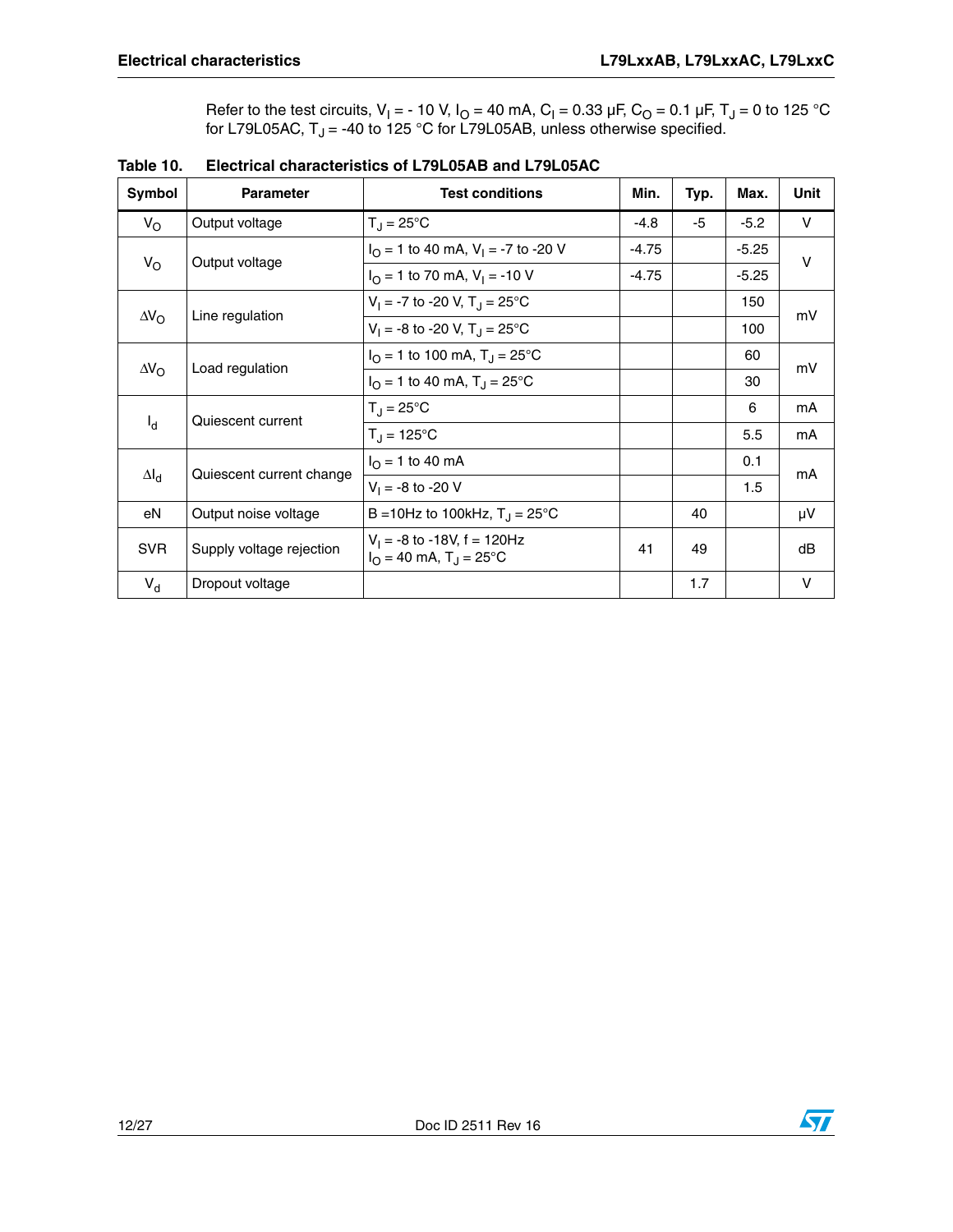Refer to the test circuits, V<sub>I</sub> = - 12 V, I<sub>O</sub> = 40 mA, C<sub>I</sub> = 0.33 µF, C<sub>O</sub> = 0.1 µF, T<sub>J</sub> = 0 to 125 °C for L79L05AC,  $\mathsf{T}_\mathsf{J}$  = -40 to 125 °C for L79L05AB, unless otherwise specified.

| Symbol             | <b>Parameter</b>         | <b>Test conditions</b>                                                       | Min.    | Typ. | Max.    | Unit   |
|--------------------|--------------------------|------------------------------------------------------------------------------|---------|------|---------|--------|
| $V_{\rm O}$        | Output voltage           | $T_{\rm J}$ = 25°C                                                           | $-5.76$ | -6   | $-6.24$ | V      |
|                    |                          | $IO = 1$ to 40 mA, $VI = -8.5$ to -20 V                                      | $-5.7$  |      | $-6.3$  | $\vee$ |
| $V_{\rm O}$        | Output voltage           | $I_{\Omega}$ = 1 to 70 mA, $V_{\text{I}}$ = -12 V                            | $-5.7$  |      | $-6.3$  |        |
| $\Delta V_{\rm O}$ | Line regulation          | $V_1 = -8.5$ to -20 V, T <sub>J</sub> = 25 °C                                |         |      | 150     | mV     |
|                    |                          | $V_1 = -9$ to -20 V, T <sub>J</sub> = 25 <sup>°</sup> C                      |         |      | 100     |        |
|                    | Load regulation          | $I_{\Omega}$ = 1 to 100 mA, T <sub>J</sub> = 25°C                            |         |      | 60      | mV     |
| $\Delta V_{\rm O}$ |                          | $I_{\Omega}$ = 1 to 40 mA, T <sub>J</sub> = 25 °C                            |         |      | 30      |        |
|                    | Quiescent current        | $T_{\rm J}$ = 25°C                                                           |         |      | 6       | mA     |
| $I_d$              |                          | $T_{\rm d}$ = 125°C                                                          |         |      | 5.5     | mA     |
|                    | Quiescent current change | $I_{\Omega}$ = 1 to 40 mA                                                    |         |      | 0.1     | mA     |
| $\Delta I_d$       |                          | $V_1 = -8$ to $-20$ V                                                        |         |      | 1.5     |        |
| eN                 | Output noise voltage     | B = 10Hz to 100kHz, $T_{\rm J}$ = 25°C                                       |         | 50   |         | μV     |
| <b>SVR</b>         | Supply voltage rejection | $V_1 = -9$ to -20V, f = 120Hz<br>$I_{\Omega}$ = 40 mA, T <sub>J</sub> = 25°C | 39      | 46   |         | dB     |
| $V_{d}$            | Dropout voltage          |                                                                              |         | 1.7  |         | $\vee$ |

**Table 11. Electrical characteristics of L79L06AB and L79L06AC**

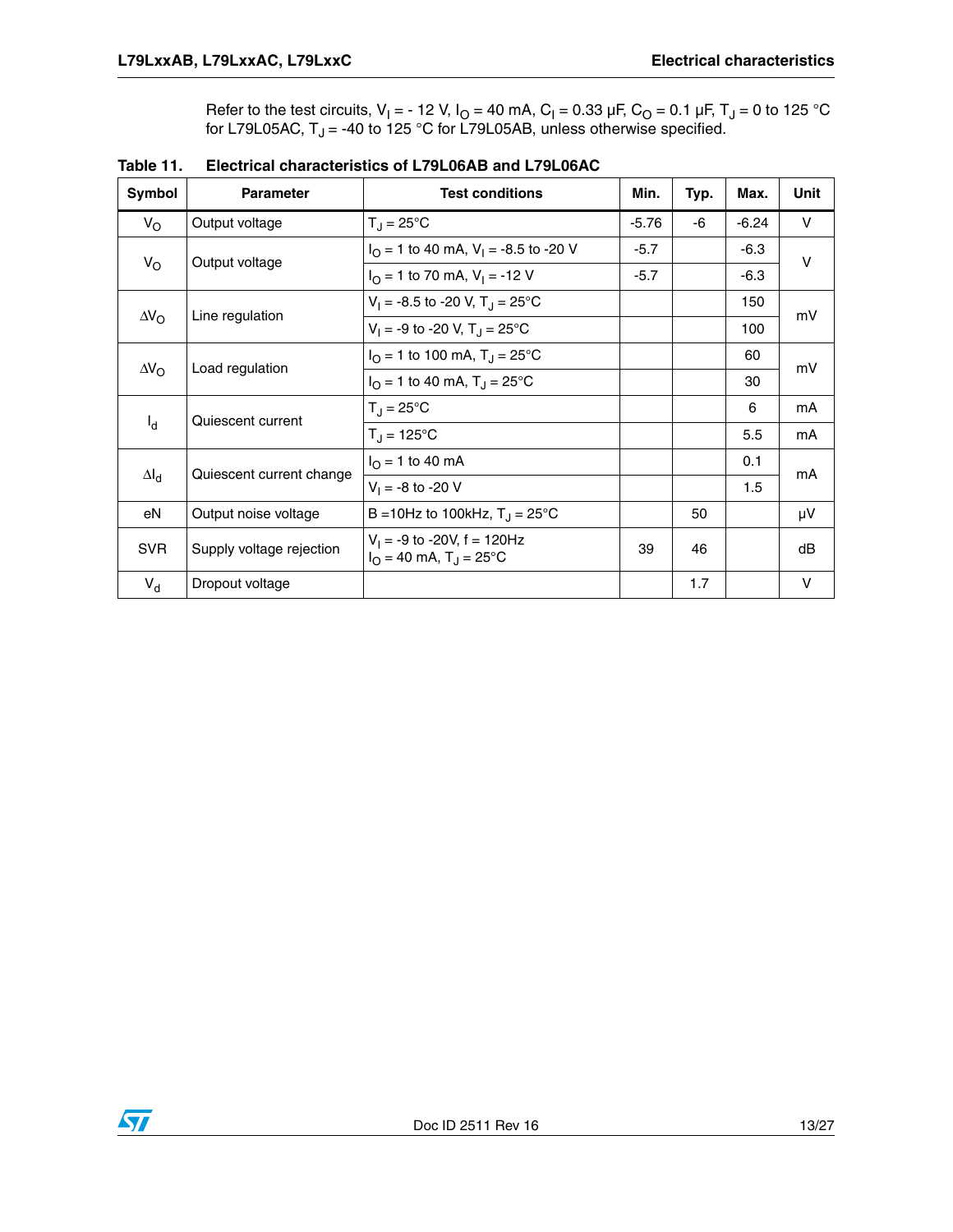Refer to the test circuits, V<sub>I</sub> = - 14 V, I<sub>O</sub> = 40 mA, C<sub>I</sub> = 0.33 µF, C<sub>O</sub> = 0.1 µF, T<sub>J</sub> = 0 to 125 °C for L79L05AC,  $\mathsf{T}_\mathsf{J}$  = -40 to 125 °C for L79L05AB, unless otherwise specified.

| <b>Symbol</b>      | <b>Parameter</b>         | <b>Test conditions</b>                                                        | Min.    | Typ. | Max.    | <b>Unit</b>  |
|--------------------|--------------------------|-------------------------------------------------------------------------------|---------|------|---------|--------------|
| $V_{\rm O}$        | Output voltage           | $T_{\rm J} = 25^{\circ}C$                                                     | $-7.68$ | -8   | $-8.32$ | $\mathsf{V}$ |
|                    |                          | $I_{\Omega}$ = 1 to 40 mA, V <sub>1</sub> = -10.5 to -23 V                    | $-7.6$  |      | $-8.4$  | V            |
| $V_{\rm O}$        | Output voltage           | $I_{\Omega}$ = 1 to 70 mA, V <sub>1</sub> = -14 V                             | $-7.6$  |      | $-8.4$  |              |
|                    |                          | $V_1 = -10.5$ to -23 V, T <sub>J</sub> = 25°C                                 |         |      | 175     | mV           |
| $\Delta V_{\rm O}$ | Line regulation          | $V_1 = -11$ to -23 V, T <sub>J</sub> = 25°C                                   |         |      | 125     |              |
|                    |                          | $I_{\Omega}$ = 1 to 100 mA, T <sub>J</sub> = 25°C                             |         |      | 80      | mV           |
| $\Delta V_{\rm O}$ | Load regulation          | $I_{\Omega}$ = 1 to 40 mA, T <sub>J</sub> = 25 °C                             |         |      | 40      |              |
|                    | Quiescent current        | $T_{\rm J} = 25^{\circ}$ C                                                    |         |      | 6       | mA           |
| $I_d$              |                          | $T_{\rm J} = 125^{\circ}C$                                                    |         |      | 5.5     | mA           |
|                    | Quiescent current change | $I_{\Omega}$ = 1 to 40 mA                                                     |         |      | 0.1     | mA           |
| $\Delta I_d$       |                          | $V_1 = -11$ to -23 V                                                          |         |      | 1.5     |              |
| eN                 | Output noise voltage     | B = 10Hz to 100kHz, $T_{\rm J}$ = 25°C                                        |         | 60   |         | μV           |
| <b>SVR</b>         | Supply voltage rejection | $V_1$ = -12 to -23V, f = 120Hz<br>$I_{\Omega}$ = 40 mA, T <sub>J</sub> = 25°C | 37      | 45   |         | dB           |
| $V_{d}$            | Dropout voltage          |                                                                               |         | 1.7  |         | $\vee$       |

|  | Table 12. Electrical characteristics of L79L08AB and L79L08AC |
|--|---------------------------------------------------------------|
|  |                                                               |

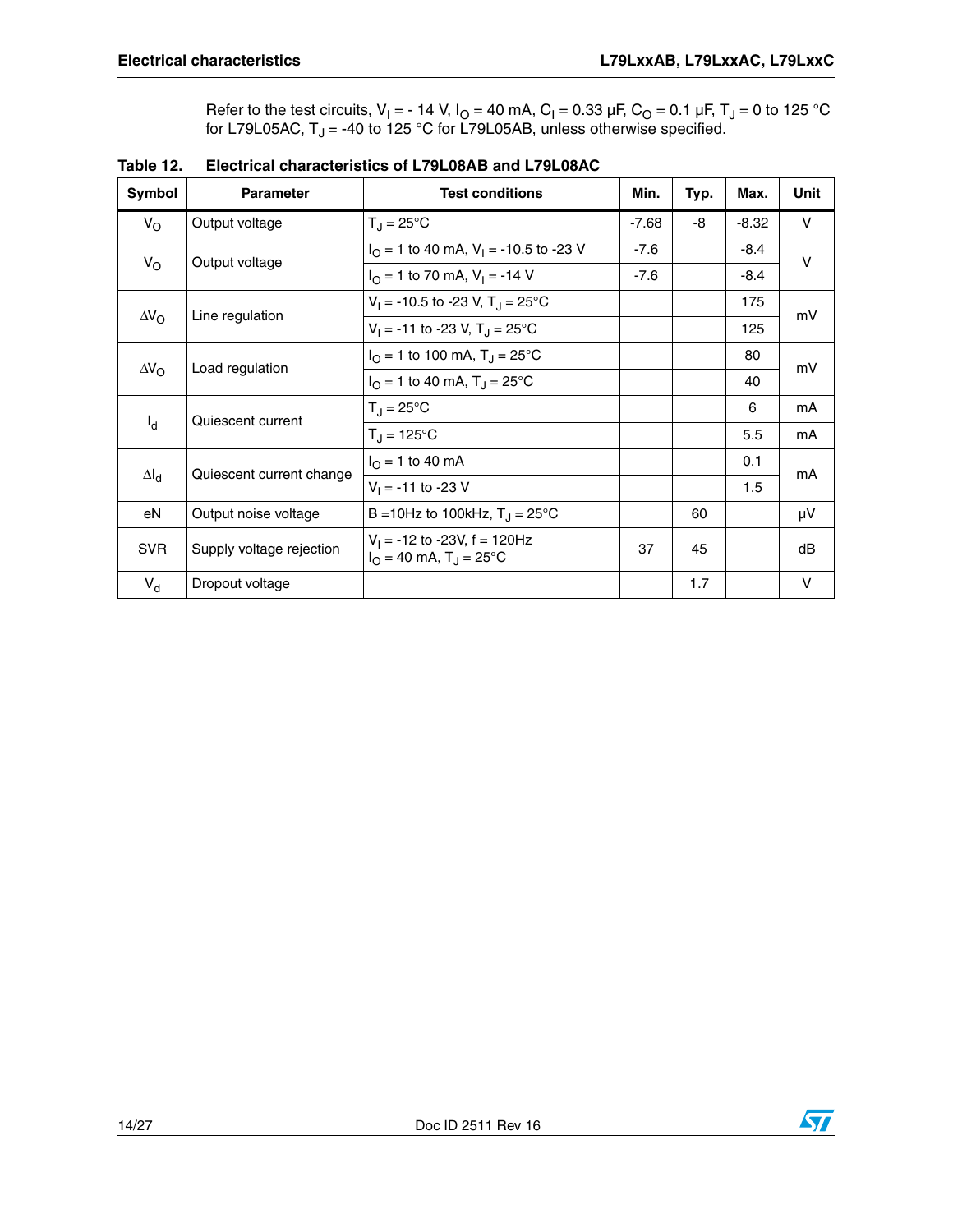Refer to the test circuits, V<sub>I</sub> = - 15 V, I<sub>O</sub> = 40 mA, C<sub>I</sub> = 0.33 µF, C<sub>O</sub> = 0.1 µF, T<sub>J</sub> = 0 to 125 °C for L79L05AC,  $\mathsf{T}_\mathsf{J}$  = -40 to 125 °C for L79L05AB, unless otherwise specified.

| Symbol             | <b>Parameter</b>         | <b>Test conditions</b>                                                        | Min.    | Typ. | Max.    | <b>Unit</b> |
|--------------------|--------------------------|-------------------------------------------------------------------------------|---------|------|---------|-------------|
| $V_{\rm O}$        | Output voltage           | $T_{\rm J} = 25^{\circ}$ C                                                    | $-8.64$ | -9   | $-9.36$ | V           |
|                    |                          | $IO = 1$ to 40 mA, V <sub>1</sub> = -11.5 to -23 V                            | $-8.55$ |      | $-9.45$ | $\vee$      |
| $V_{\rm O}$        | Output voltage           | $I_{\Omega}$ = 1 to 70 mA, V <sub>1</sub> = -15 V                             | $-8.55$ |      | $-9.45$ |             |
|                    |                          | $V_1 = -11.5$ to -23 V, T <sub>J</sub> = 25 °C                                |         |      | 225     | mV          |
| $\Delta V_{\rm O}$ | Line regulation          | $V_1 = -12$ to -23 V, T <sub>J</sub> = 25 °C                                  |         |      | 150     |             |
|                    |                          | $I_{\Omega}$ = 1 to 100 mA, T <sub>J</sub> = 25°C                             |         |      | 80      | mV          |
| $\Delta V_{\rm O}$ | Load regulation          | $I_{\Omega}$ = 1 to 40 mA, T <sub>J</sub> = 25 °C                             |         |      | 40      |             |
|                    | Quiescent current        | $T_{\rm J} = 25^{\circ}$ C                                                    |         |      | 6       | mA          |
| $I_d$              |                          | $T_{\rm d} = 125^{\circ}C$                                                    |         |      | 5.5     | mA          |
|                    | Quiescent current change | $I_{\Omega}$ = 1 to 40 mA                                                     |         |      | 0.1     | mA          |
| $\Delta I_d$       |                          | $V_1 = -12$ to -23 V                                                          |         |      | 1.5     |             |
| eN                 | Output noise voltage     | B = 10Hz to 100kHz, $T_{\rm J}$ = 25°C                                        |         | 70   |         | μV          |
| <b>SVR</b>         | Supply voltage rejection | $V_1 = -12$ to -23V, f = 120Hz<br>$I_{\Omega}$ = 40 mA, T <sub>J</sub> = 25°C | 37      | 44   |         | dB          |
| $V_{d}$            | Dropout voltage          |                                                                               |         | 1.7  |         | $\vee$      |

**Table 13. Electrical characteristics of L79L09AB and L79L09AC**

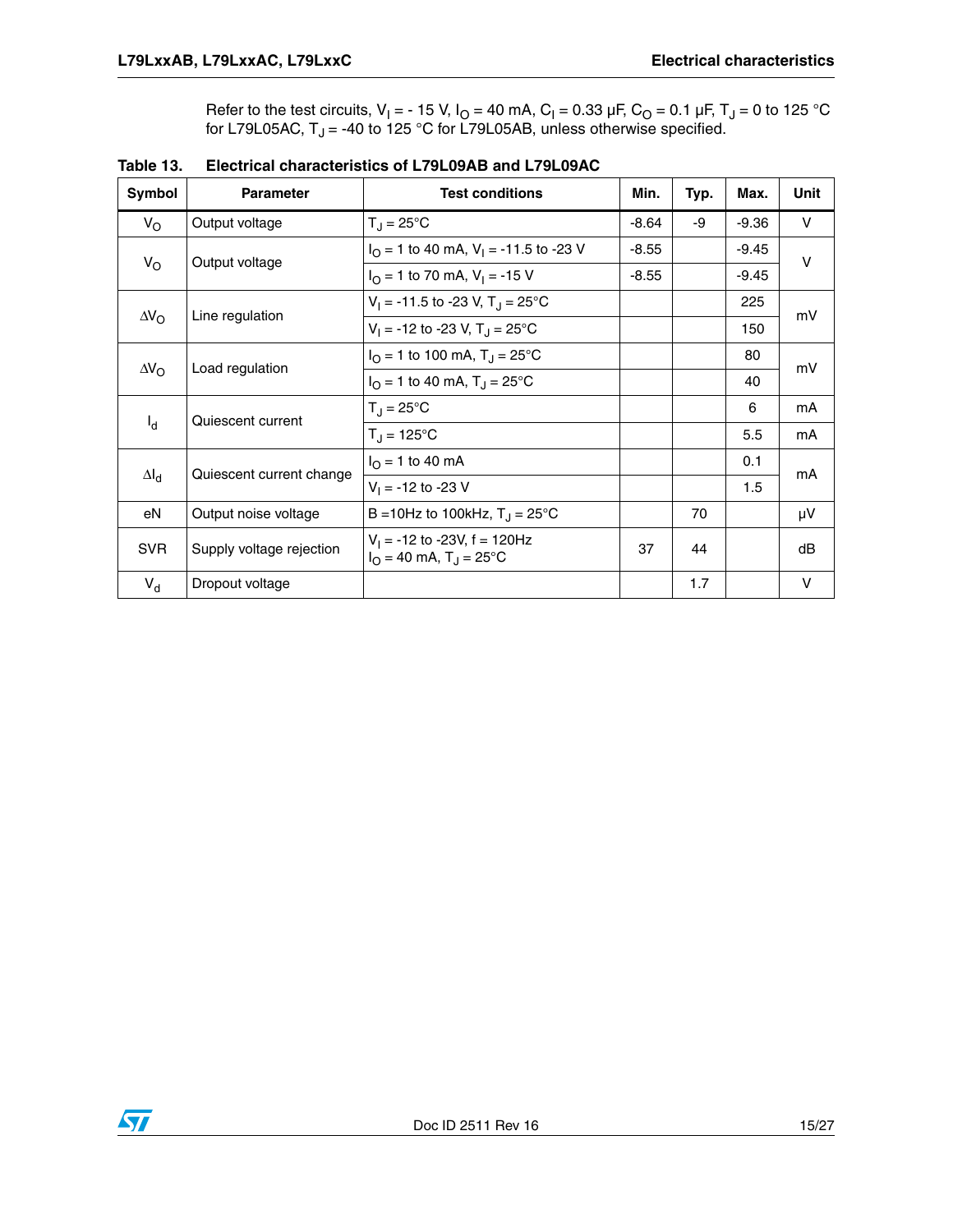Refer to the test circuits, V<sub>I</sub> = - 19 V, I<sub>O</sub> = 40 mA, C<sub>I</sub> = 0.33 µF, C<sub>O</sub> = 0.1 µF, T<sub>J</sub> = 0 to 125 °C for L79L05AC,  $\mathsf{T}_\mathsf{J}$  = -40 to 125 °C for L79L05AB, unless otherwise specified.

| <b>Symbol</b>      | <b>Parameter</b>         | <b>Test conditions</b>                                                           | Min.    | Typ.  | Max.    | Unit         |
|--------------------|--------------------------|----------------------------------------------------------------------------------|---------|-------|---------|--------------|
| $V_{\rm O}$        | Output voltage           | $T_{\rm J}$ = 25°C                                                               | $-11.5$ | $-12$ | $-12.5$ | $\mathsf{V}$ |
|                    |                          | $I_{\Omega}$ = 1 to 40 mA, V <sub>1</sub> = -14.5 to -27 V                       | $-11.4$ |       | $-12.6$ | V            |
| $V_{\rm O}$        | Output voltage           | $I_{\Omega}$ = 1 to 70 mA, $V_{\text{I}}$ = -19 V                                | $-11.4$ |       | $-12.6$ |              |
|                    |                          | $V_1 = -14.5$ to -27 V, T <sub>J</sub> = 25 °C                                   |         |       | 250     | mV           |
| $\Delta V_{\rm O}$ | Line regulation          | $V_1 = -16$ to -27 V, T <sub>J</sub> = 25 °C                                     |         |       | 200     |              |
|                    |                          | $I_{\Omega}$ = 1 to 100 mA, T <sub>J</sub> = 25°C                                |         |       | 100     | mV           |
| $\Delta V_{\rm O}$ | Load regulation          | $I_{\Omega}$ = 1 to 40 mA, T <sub>J</sub> = 25 °C                                |         |       | 50      |              |
|                    | Quiescent current        | $T_{\rm J} = 25^{\circ}$ C                                                       |         |       | 6.5     | mA           |
| $I_d$              |                          | $T_{\rm J} = 125^{\circ}C$                                                       |         |       | 6       | mA           |
|                    |                          | $I_{\Omega}$ = 1 to 40 mA                                                        |         |       | 0.1     | mA           |
| $\Delta I_d$       | Quiescent current change | $V_1 = -16$ to -27 V                                                             |         |       | 1.5     |              |
| eN                 | Output noise voltage     | B = 10Hz to 100kHz, $T_{\rm J}$ = 25°C                                           |         | 80    |         | μV           |
| <b>SVR</b>         | Supply voltage rejection | $V_1 = -15$ to -25V, $f = 120$ Hz<br>$I_{\Omega}$ = 40 mA, T <sub>J</sub> = 25°C | 37      | 42    |         | dB           |
| $V_{d}$            | Dropout voltage          |                                                                                  |         | 1.7   |         | $\vee$       |

| Table 14. | <b>Electrical characteristics of L79L12AB and L79L12AC</b> |
|-----------|------------------------------------------------------------|
|           |                                                            |

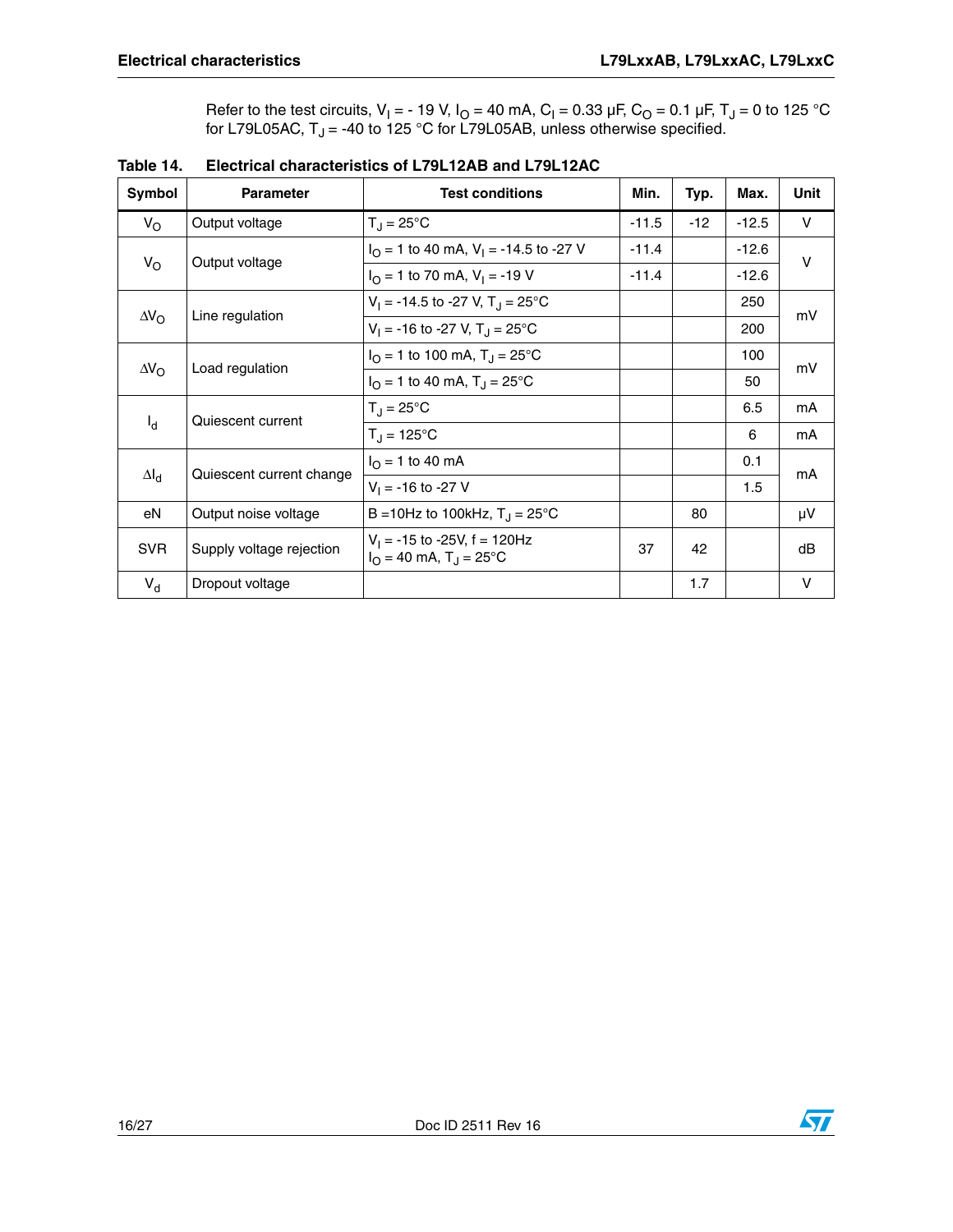Refer to the test circuits, V<sub>I</sub> = - 23 V, I<sub>O</sub> = 40 mA, C<sub>I</sub> = 0.33 µF, C<sub>O</sub> = 0.1 µF, T<sub>J</sub> = 0 to 125 °C for L79L05AC,  $\mathsf{T}_\mathsf{J}$  = -40 to 125 °C for L79L05AB, unless otherwise specified.

| Symbol             | <b>Parameter</b>         | <b>Test conditions</b>                                              | Min.     | Typ.  | Max.     | <b>Unit</b> |
|--------------------|--------------------------|---------------------------------------------------------------------|----------|-------|----------|-------------|
| $V_{\rm O}$        | Output voltage           | $T_{\rm J}$ = 25°C                                                  | $-14.4$  | $-15$ | $-15.6$  | $\vee$      |
|                    |                          | $IO = 1$ to 40 mA, V <sub>1</sub> = -17.5 to -30 V                  | $-14.25$ |       | $-15.75$ | $\vee$      |
| $V_{\rm O}$        | Output voltage           | $I_{\Omega}$ = 1 to 70 mA, V <sub>1</sub> = -23 V                   | $-14.25$ |       | $-15.75$ |             |
|                    |                          | $V_1 = -17.5$ to -30 V, T <sub>J</sub> = 25 °C                      |          |       | 300      | mV          |
| $\Delta V_{\rm O}$ | Line regulation          | $V_1 = -20$ to -30 V, T <sub>J</sub> = 25°C                         |          |       | 250      |             |
|                    |                          | $I_{\Omega}$ = 1 to 100 mA, T <sub>J</sub> = 25°C                   |          |       | 150      | mV          |
| $\Delta V_{\rm O}$ | Load regulation          | $I_{\Omega}$ = 1 to 40 mA, T <sub>J</sub> = 25°C                    |          |       | 75       |             |
|                    | Quiescent current        | $T_{\text{d}} = 25^{\circ}C$                                        |          |       | 6.5      | mA          |
| $I_d$              |                          | $T_{\rm d} = 125^{\circ}C$                                          |          |       | 6        | mA          |
|                    | Quiescent current change | $I_{\Omega}$ = 1 to 40 mA                                           |          |       | 0.1      | mA          |
| $\Delta I_d$       |                          | $V_1 = -20$ to $-30$ V                                              |          |       | 1.5      |             |
| eN                 | Output noise voltage     | B = 10Hz to 100kHz, $T_{\rm J}$ = 25°C                              |          | 90    |          | μV          |
| <b>SVR</b>         | Supply voltage rejection | $V_1$ = -18.5 to -28.5.V, f = 120Hz<br>$I_O = 40$ mA, $T_J = 25$ °C | 34       | 39    |          | dB          |
| $V_{d}$            | Dropout voltage          |                                                                     |          | 1.7   |          | $\vee$      |

**Table 15. Electrical characteristics of L79L15AB and L79L15AC** 

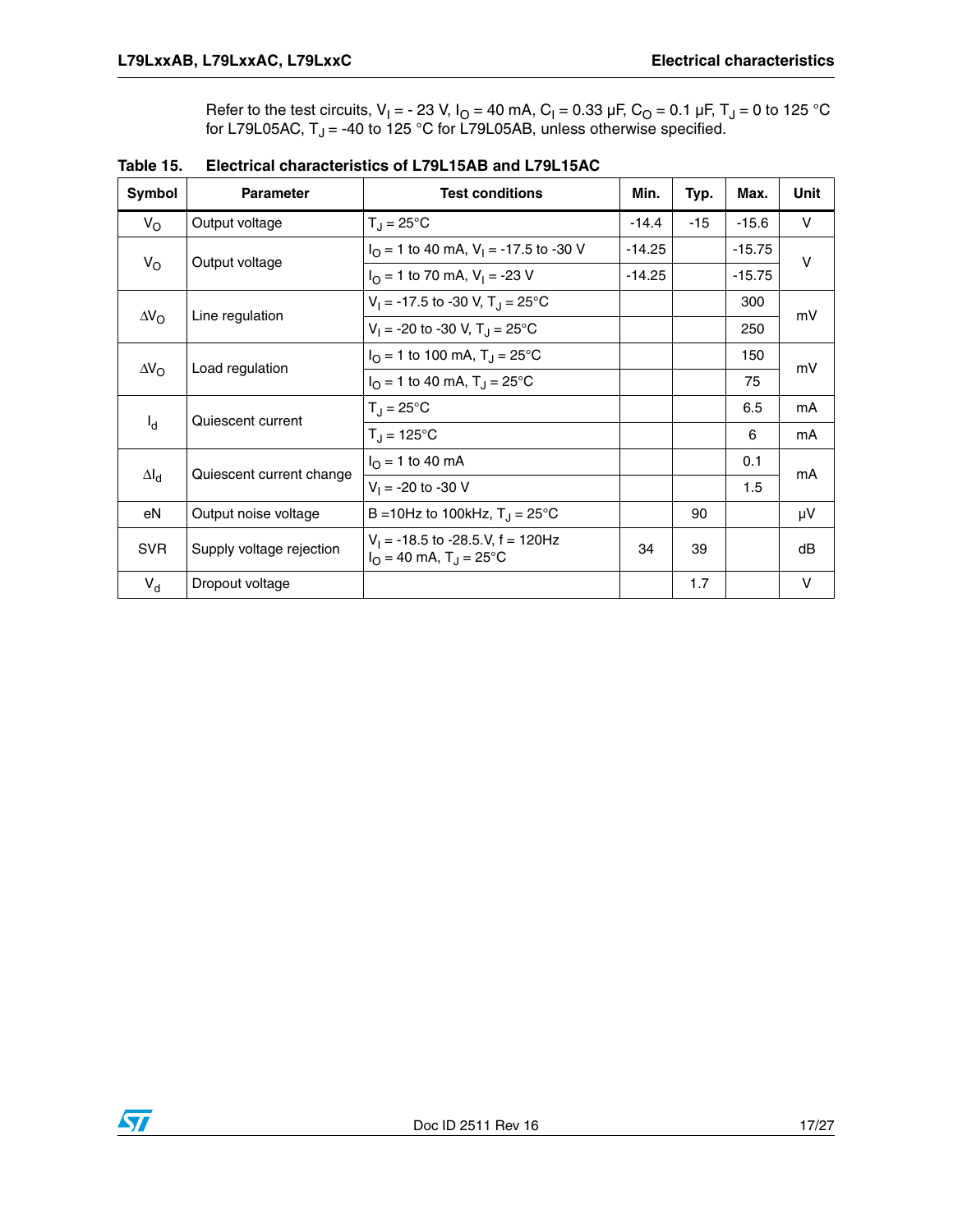# <span id="page-18-0"></span>**5 Package mechanical data**

In order to meet environmental requirements, ST offers these devic[es in differen](http://www.st.com)t grades of  $\mathsf{ECOPACK}^{\circledast}$  packages, depending on their level of environmental compliance.  $\mathsf{ECOPACK}^{\circledast}$ specifications, grade definitions and product status are available at: *www.st.com*. ECOPACK® is an ST trademark.

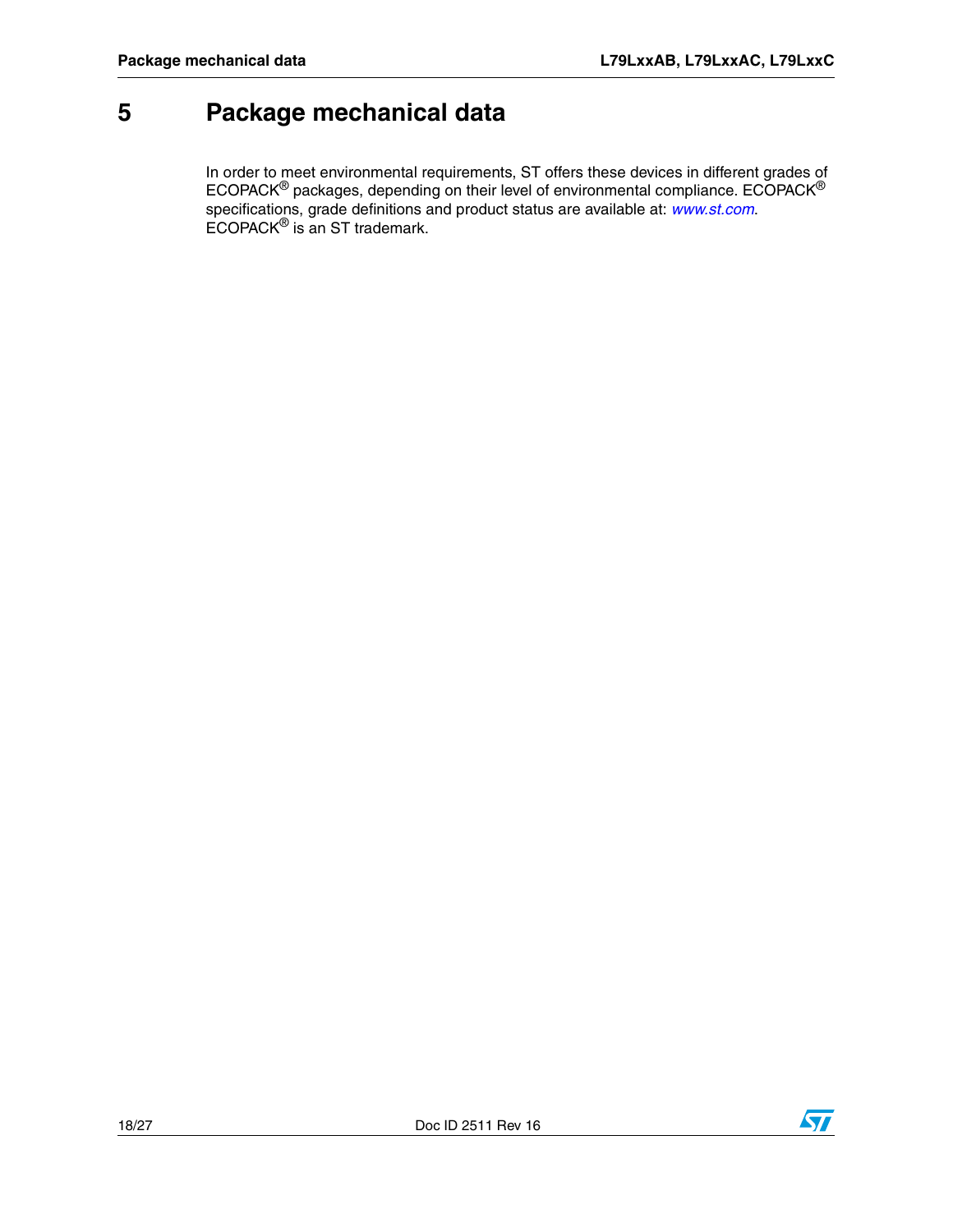|                           | mm.  |      |                  | inch. |       |       |
|---------------------------|------|------|------------------|-------|-------|-------|
| Dim.                      | Min. | Typ. | Max.             | Min.  | Typ.  | Max.  |
| A                         | 1.35 |      | 1.75             | 0.053 |       | 0.069 |
| A1                        | 0.10 |      | 0.25             | 0.04  |       | 0.010 |
| A2                        | 1.10 |      | 1.65             | 0.043 |       | 0.065 |
| $\sf B$                   | 0.33 |      | 0.51             | 0.013 |       | 0.020 |
| $\mathsf C$               | 0.19 |      | 0.25             | 0.007 |       | 0.010 |
| D                         | 4.80 |      | 5.00             | 0.189 |       | 0.197 |
| E                         | 3.80 |      | 4.00             | 0.150 |       | 0.157 |
| $\mathsf e$               |      | 1.27 |                  |       | 0.050 |       |
| $\boldsymbol{\mathsf{H}}$ | 5.80 |      | 6.20             | 0.228 |       | 0.244 |
| $\sf h$                   | 0.25 |      | 0.50             | 0.010 |       | 0.020 |
| L                         | 0.40 |      | 1.27             | 0.016 |       | 0.050 |
| $\sf k$                   |      |      | $8^\circ$ (max.) |       |       |       |
| ddd                       |      |      | 0.1              |       |       | 0.04  |



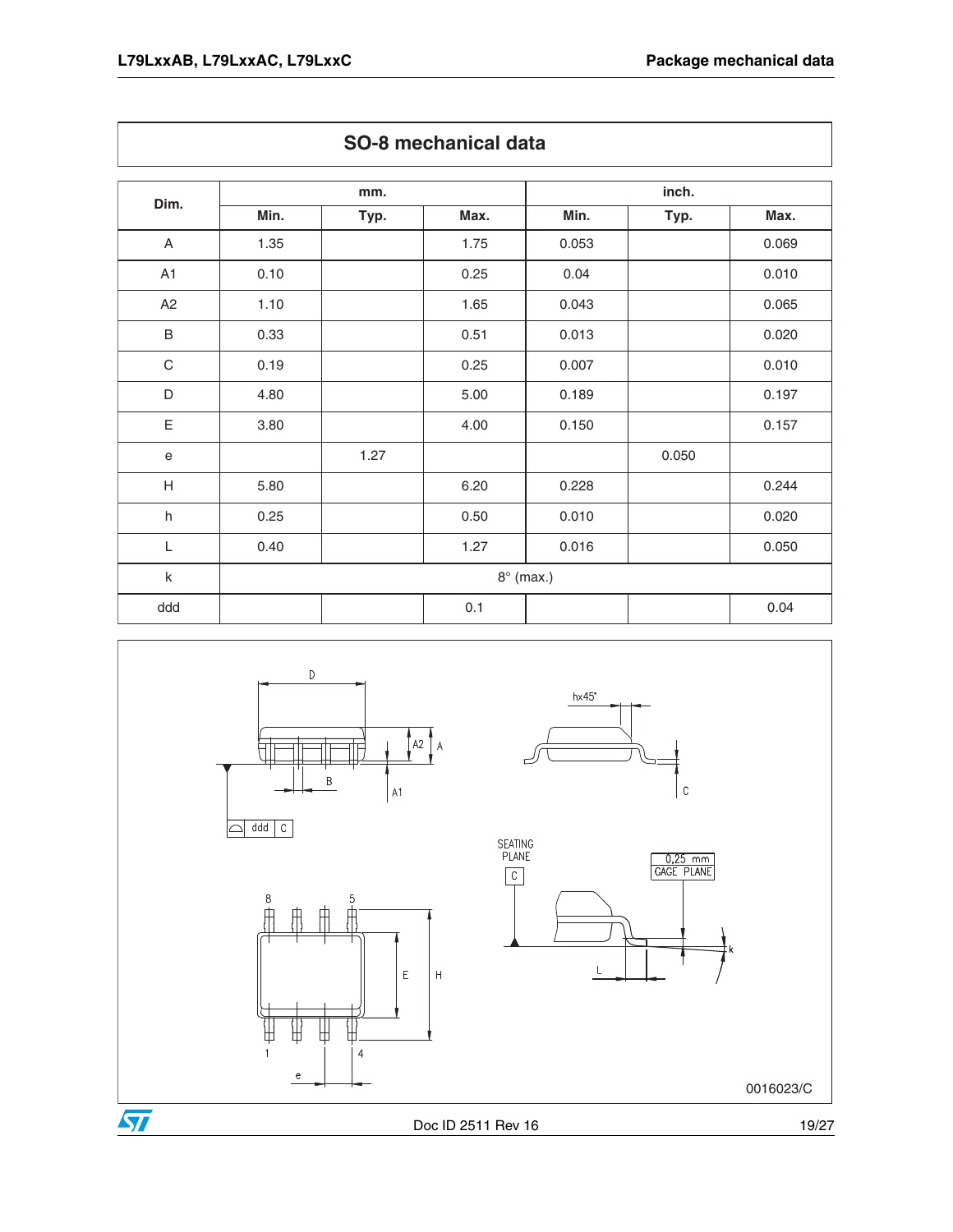|                           |      | mm.  |       |       | mils. |       |  |
|---------------------------|------|------|-------|-------|-------|-------|--|
| Dim.                      | Min. | Typ. | Max.  | Min.  | Typ.  | Max.  |  |
| $\boldsymbol{\mathsf{A}}$ | 1.4  |      | 1.6   | 55.1  |       | 63.0  |  |
| $\sf B$                   | 0.44 |      | 0.56  | 17.3  |       | 22.0  |  |
| <b>B1</b>                 | 0.36 |      | 0.48  | 14.2  |       | 18.9  |  |
| $\mathbf C$               | 0.35 |      | 0.44  | 13.8  |       | 17.3  |  |
| C <sub>1</sub>            | 0.35 |      | 0.44  | 13.8  |       | 17.3  |  |
| $\mathsf D$               | 4.4  |      | 4.6   | 173.2 |       | 181.1 |  |
| D <sub>1</sub>            | 1.62 |      | 1.83  | 63.8  |       | 72.0  |  |
| $\mathsf E$               | 2.29 |      | 2.6   | 90.2  |       | 102.4 |  |
| ${\bf e}$                 | 1.42 |      | 1.57  | 55.9  |       | 61.8  |  |
| e <sub>1</sub>            | 2.92 |      | 3.07  | 115.0 |       | 120.9 |  |
| $\boldsymbol{\mathsf{H}}$ | 3.94 |      | 4.25  | 155.1 |       | 167.3 |  |
| L                         | 0.89 |      | $1.2$ | 35.0  |       | 47.2  |  |

**SOT-89 mechanical data**



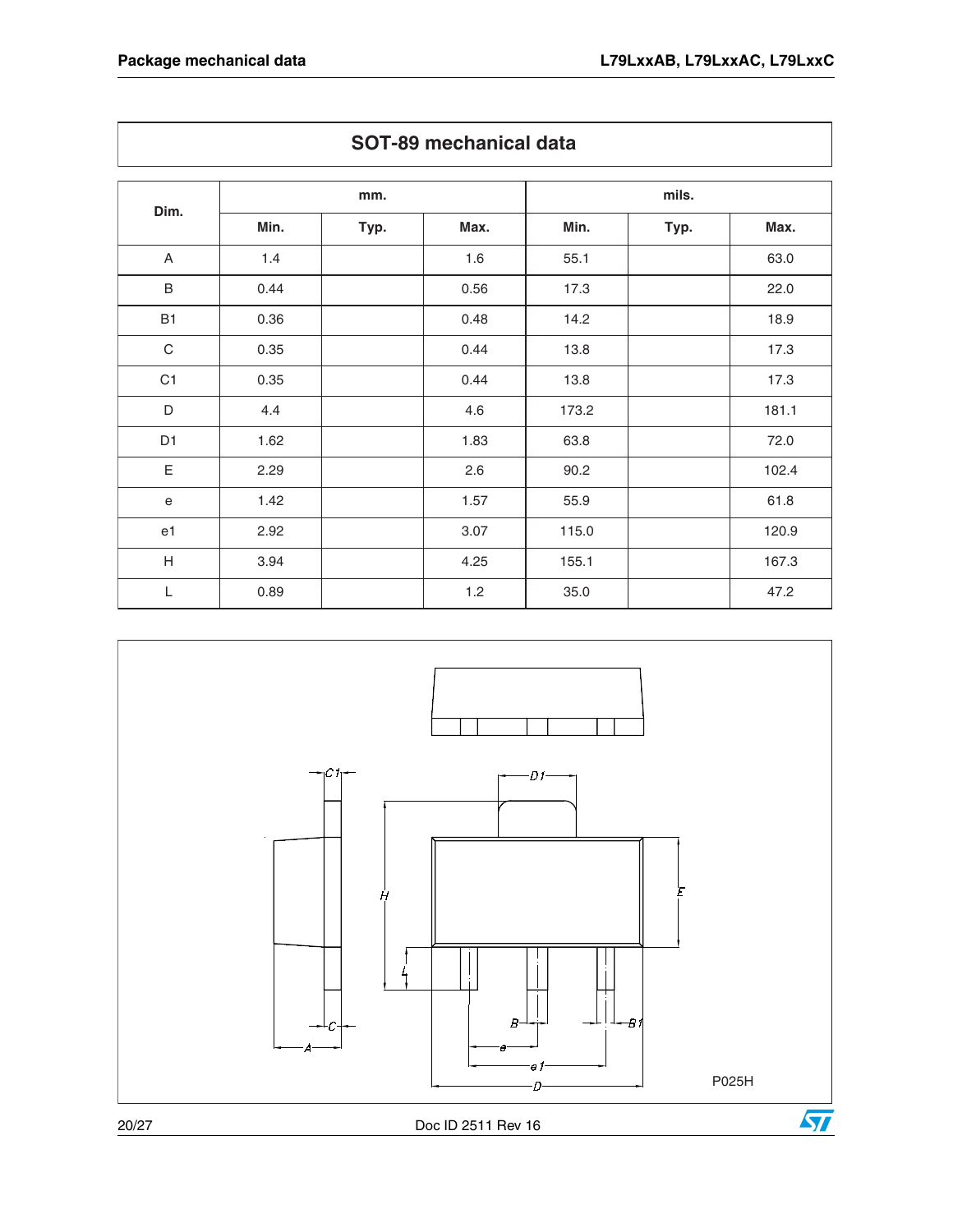$\sqrt{2}$ 

| Dim.                                       | mm.  |             |       |       |             |       |
|--------------------------------------------|------|-------------|-------|-------|-------------|-------|
|                                            | Min. | Typ.        | Max.  | Min.  | Typ.        | Max.  |
| A                                          | 4.32 |             | 4.95  | 170.1 |             | 194.9 |
| $\sf b$                                    | 0.36 |             | 0.51  | 14.2  |             | 20.1  |
| D                                          | 4.45 |             | 4.95  | 175.2 |             | 194.9 |
| Ε                                          | 3.30 |             | 3.94  | 129.9 |             | 155.1 |
| $\mathsf{e}% _{0}\left( \mathsf{e}\right)$ | 2.41 |             | 2.67  | 94.9  |             | 105.1 |
| e1                                         | 1.14 |             | 1.40  | 44.9  |             | 55.1  |
| $\mathsf L$                                | 12.7 |             | 15.49 | 500.0 |             | 609.8 |
| $\sf R$                                    | 2.16 |             | 2.41  | 85.0  |             | 94.9  |
| S <sub>1</sub>                             | 0.92 |             | 1.52  | 36.2  |             | 59.8  |
| W                                          | 0.41 |             | 0.56  | 16.1  |             | 22.0  |
| $\alpha$                                   |      | $5^{\circ}$ |       |       | $5^{\circ}$ |       |



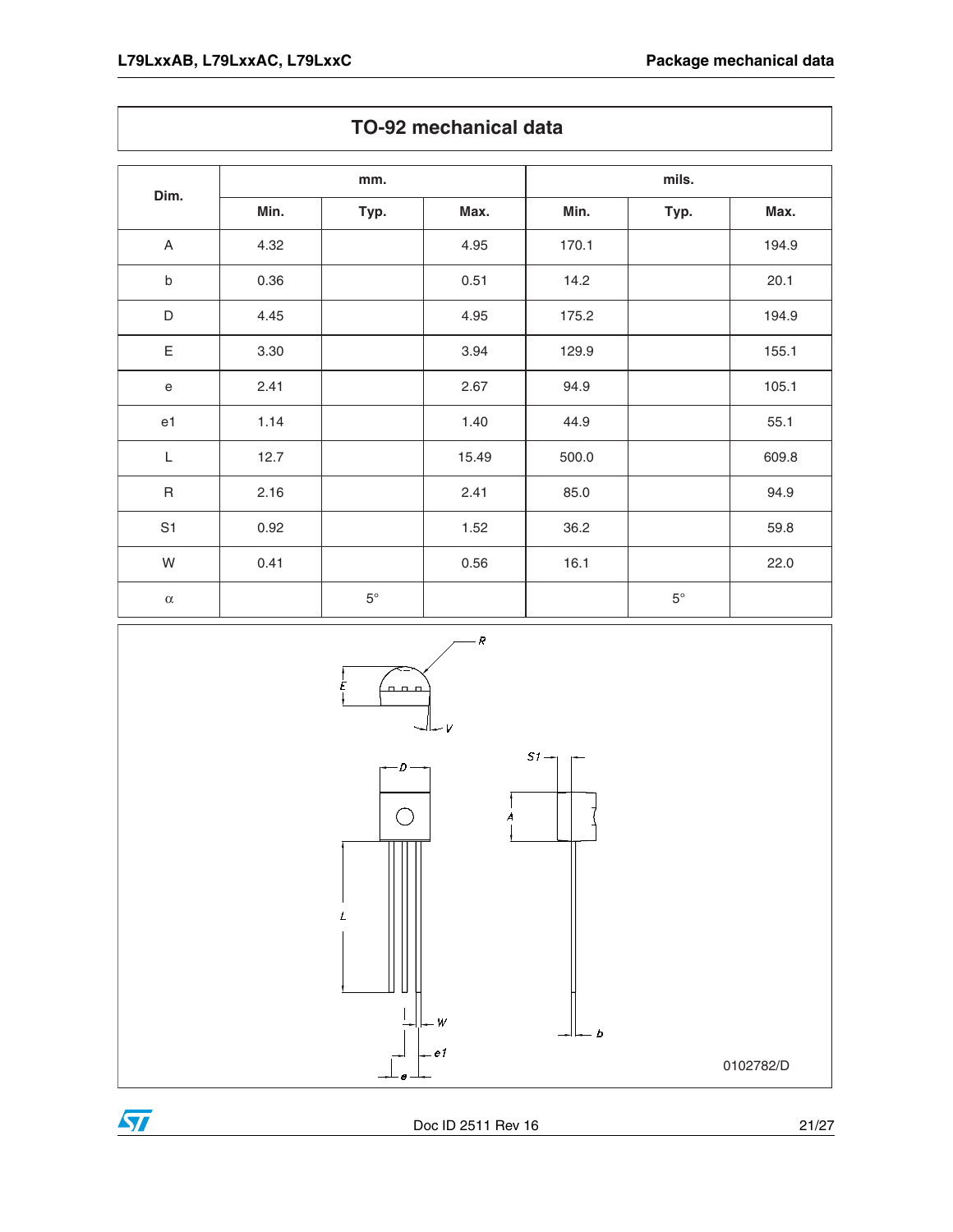| Tape & reel SO-8 mechanical data |      |      |      |       |      |        |
|----------------------------------|------|------|------|-------|------|--------|
| Dim.                             | mm.  |      |      | inch. |      |        |
|                                  | Min. | Typ. | Max. | Min.  | Typ. | Max.   |
| A                                |      |      | 330  |       |      | 12.992 |
| $\mathsf C$                      | 12.8 |      | 13.2 | 0.504 |      | 0.519  |
| D                                | 20.2 |      |      | 0.795 |      |        |
| $\mathsf{N}$                     | 60   |      |      | 2.362 |      |        |
| T                                |      |      | 22.4 |       |      | 0.882  |
| Ao                               | 8.1  |      | 8.5  | 0.319 |      | 0.335  |
| Bo                               | 5.5  |      | 5.9  | 0.216 |      | 0.232  |
| Ko                               | 2.1  |      | 2.3  | 0.082 |      | 0.090  |
| Po                               | 3.9  |      | 4.1  | 0.153 |      | 0.161  |
| P                                | 7.9  |      | 8.1  | 0.311 |      | 0.319  |



22/27 Doc ID 2511 Rev 16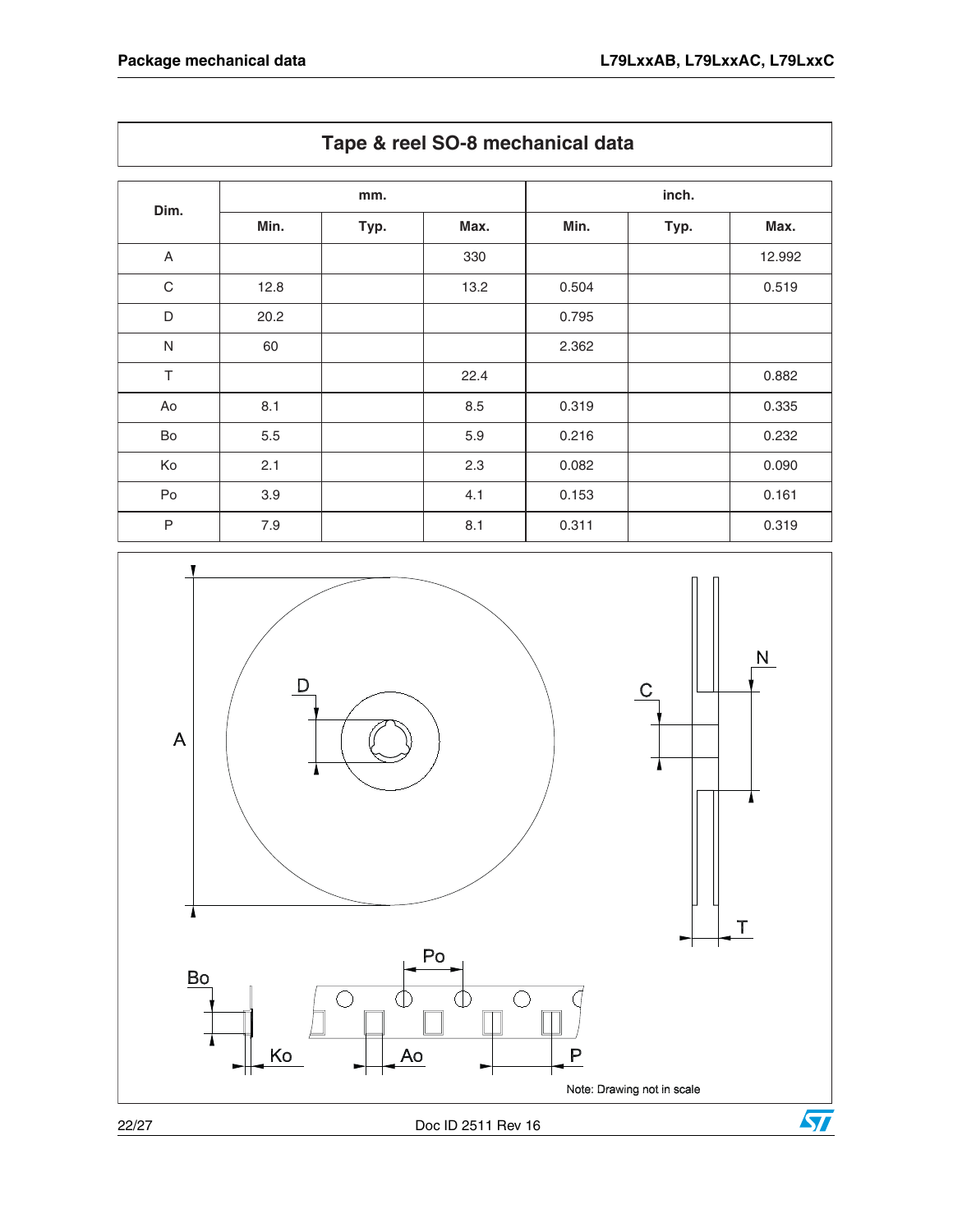| Dim.         | mm.  |      |      | inch. |       |       |
|--------------|------|------|------|-------|-------|-------|
|              | Min. | Typ. | Max. | Min.  | Typ.  | Max.  |
| A            |      |      | 180  |       |       | 7.086 |
| $\mathsf C$  | 12.8 | 13.0 | 13.2 | 0.504 | 0.512 | 0.519 |
| D            | 20.2 |      |      | 0.795 |       |       |
| $\mathsf{N}$ | 60   |      |      | 2.362 |       |       |
| T            |      |      | 14.4 |       |       | 0.567 |
| Ao           | 4.70 | 4.80 | 4.90 | 0.185 | 0.189 | 0.193 |
| Bo           | 4.30 | 4.40 | 4.50 | 0.169 | 0.173 | 0.177 |
| Ko           | 1.70 | 1.80 | 1.90 | 0.067 | 0.071 | 0.075 |
| Po           | 3.9  | 4.0  | 4.1  | 0.153 | 0.157 | 0.161 |
| P            | 7.9  | 8.0  | 8.1  | 0.311 | 0.315 | 0.319 |



**Tape & reel SOT-89 mechanical data**

Doc ID 2511 Rev 16 23/27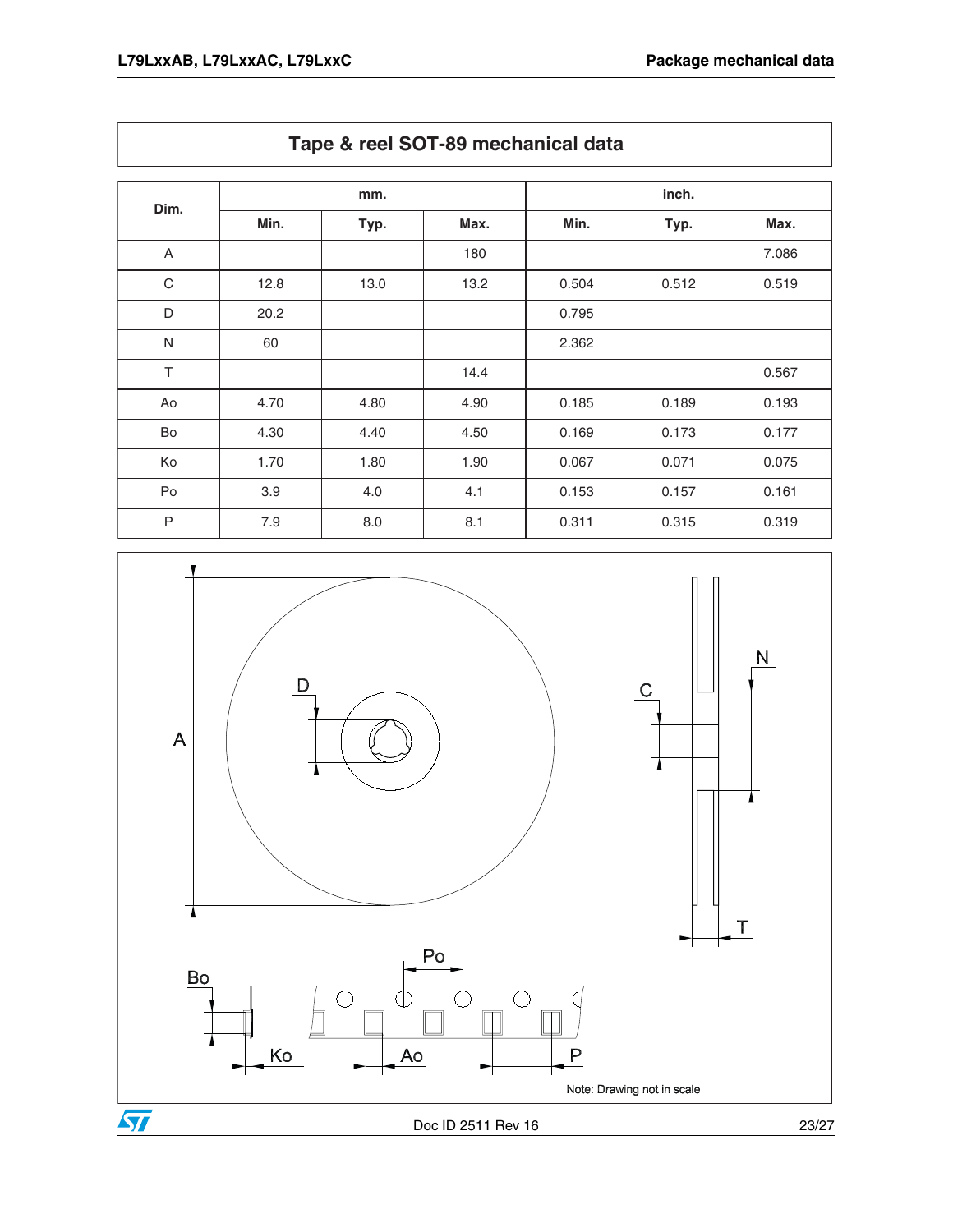| Dim.           | mm.   |       |       | inch. |        |       |
|----------------|-------|-------|-------|-------|--------|-------|
|                | Min.  | Typ.  | Max.  | Min.  | Typ.   | Max.  |
| A1             |       | 4.80  |       |       | 0.189  |       |
| T              |       | 3.80  |       |       | 0.150  |       |
| T1             |       | 1.60  |       |       | 0.063  |       |
| T <sub>2</sub> |       | 2.30  |       |       | 0.091  |       |
| d              |       | 0.48  |       |       | 0.019  |       |
| P <sub>0</sub> | 12.5  |       | 12.9  | 0.492 |        | 0.508 |
| P <sub>2</sub> | 5.65  |       | 7.05  | 0.222 |        | 0.278 |
| F1, F2         | 2.44  | 2.54  | 2.94  | 0.096 | 0.100  | 0.116 |
| delta H        |       | ±2    |       |       | 0.079  |       |
| W              | 17.5  | 18.00 | 19.0  | 0.689 | 0.709  | 0.748 |
| W <sub>0</sub> | 5.7   |       | 6.3   | 0.224 |        | 0.248 |
| W <sub>1</sub> | 8.5   |       | 9.25  | 0.335 |        | 0.364 |
| W <sub>2</sub> |       | 0.50  |       |       | 0.20   |       |
| H              |       | 18.50 | 18.70 |       | 0.728  | 0.726 |
| H <sub>0</sub> | 15.50 |       | 16.50 | 0.610 |        | 0.650 |
| H1             |       | 25.00 |       |       | 0.984  |       |
| D <sub>0</sub> | 3.8   |       | 4.2   | 0.150 |        | 0.165 |
| t              |       | 0.90  |       |       | 0.035  |       |
| L1             |       | 3     |       |       | 0.118  |       |
| delta P        |       | ±1    |       |       | 0.039  |       |
| u              |       | 50    |       |       | 1.968  |       |
| $\Phi$ 1       |       | 360   |       |       | 14.173 |       |
| Ф2             |       | 30    |       |       | 1.181  |       |

**Tape & reel for TO-92 mechanical data**



24/27 Doc ID 2511 Rev 16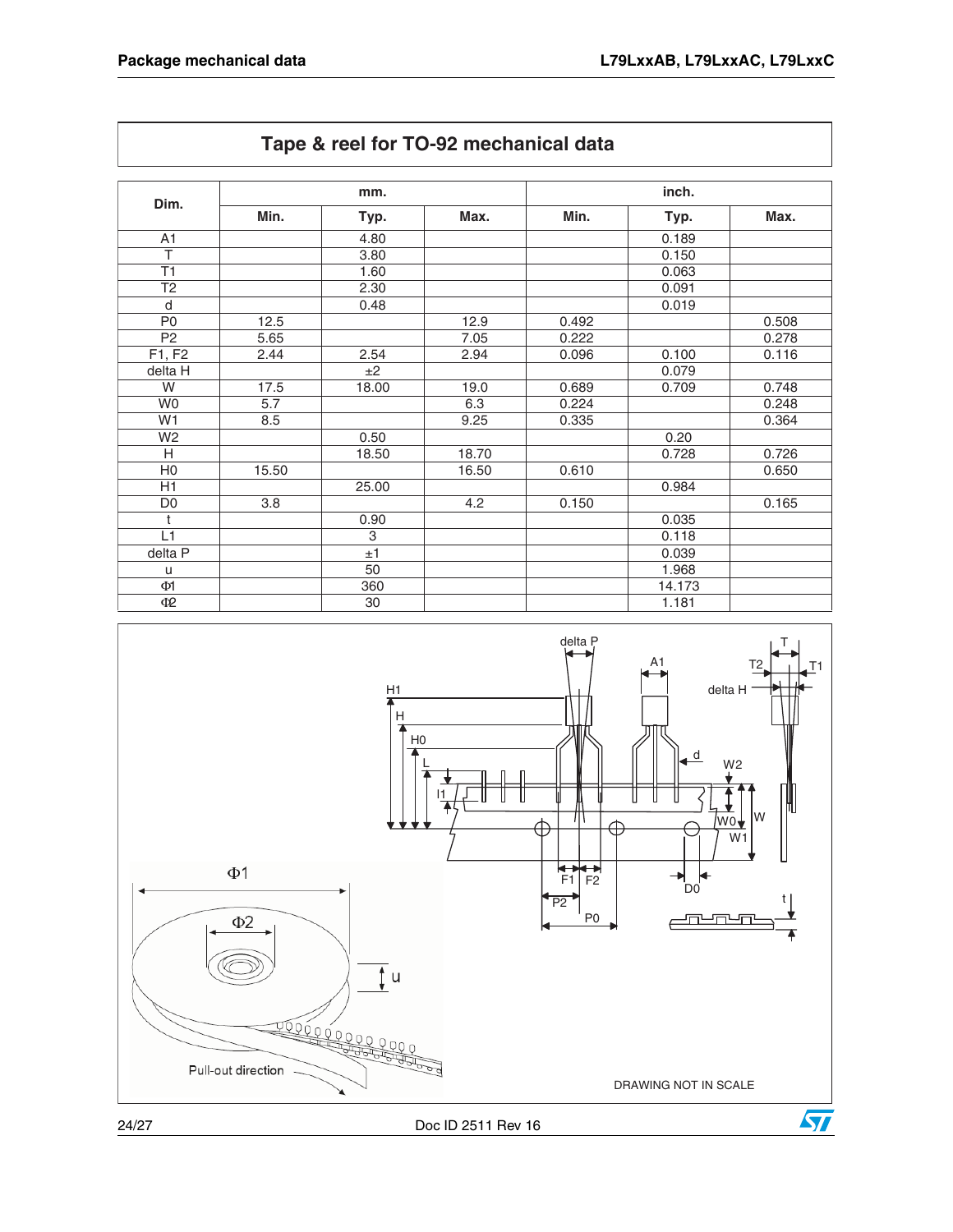### <span id="page-25-0"></span>**6 Order codes**

#### <span id="page-25-1"></span>**Table 16. Order codes**

| $SO-8$                       | TO92 (BAG) <sup>(1)</sup> | <b>SOT-89</b>              | <b>Output voltage</b> |  |
|------------------------------|---------------------------|----------------------------|-----------------------|--|
| L79L05ACD13TR                | L79L05ACZ                 | L79L05ACUTR                | $-5V$                 |  |
| L79L05ABD13TR                | L79L05ABZ                 | L79L05ABUTR                | $-5V$                 |  |
| L79L06CD13TR <sup>(2)</sup>  |                           |                            | $-6V$                 |  |
| L79L06ACD13TR                | L79L06ACZ                 |                            | $-6V$                 |  |
| L79L06ABD13TR <sup>(2)</sup> | L79L06ABZ                 | L79L06ABUTR                | $-6V$                 |  |
| L79L08CD13TR <sup>(2)</sup>  |                           |                            | $-8V$                 |  |
| L79L08ACD13TR                | L79L08ACZ                 | L79L08ACUTR <sup>(2)</sup> | $-8V$                 |  |
| L79L08ABD13TR <sup>(2)</sup> | L79L08ABZ <sup>(2)</sup>  | L79L08ABUTR <sup>(2)</sup> | $-8V$                 |  |
| L79L09CD13TR <sup>(2)</sup>  |                           |                            | $-9V$                 |  |
| L79L09ACD13TR <sup>(2)</sup> | L79L09ACZ                 | L79L09ACUTR                | $-9V$                 |  |
| L79L09ABD13TR <sup>(2)</sup> | L79L09ABZ <sup>(2)</sup>  | L79L09ABUTR <sup>(2)</sup> | $-9V$                 |  |
| L79L12CD13TR <sup>(2)</sup>  |                           |                            | $-12V$                |  |
| L79L12ACD13TR                | L79L12ACZ                 | L79L12ACUTR                | $-12V$                |  |
| L79L12ABD13TR <sup>(2)</sup> | L79L12ABZ <sup>(2)</sup>  | L79L12ABUTR <sup>(2)</sup> | $-12V$                |  |
| L79L15CD13TR <sup>(2)</sup>  |                           |                            | $-15V$                |  |
| L79L15ACD13TR                |                           | L79L15ACUTR                | $-15V$                |  |
| L79L15ABD13TR                | L79L15ABZ <sup>(2)</sup>  |                            | $-15V$                |  |

1. Available in Ammopak with the suffix "-AP" or in Tape & Reel with the suffix "TR". Please note that in these cases pins are shaped according to Tape & Reel specifications.

2. Available on request.

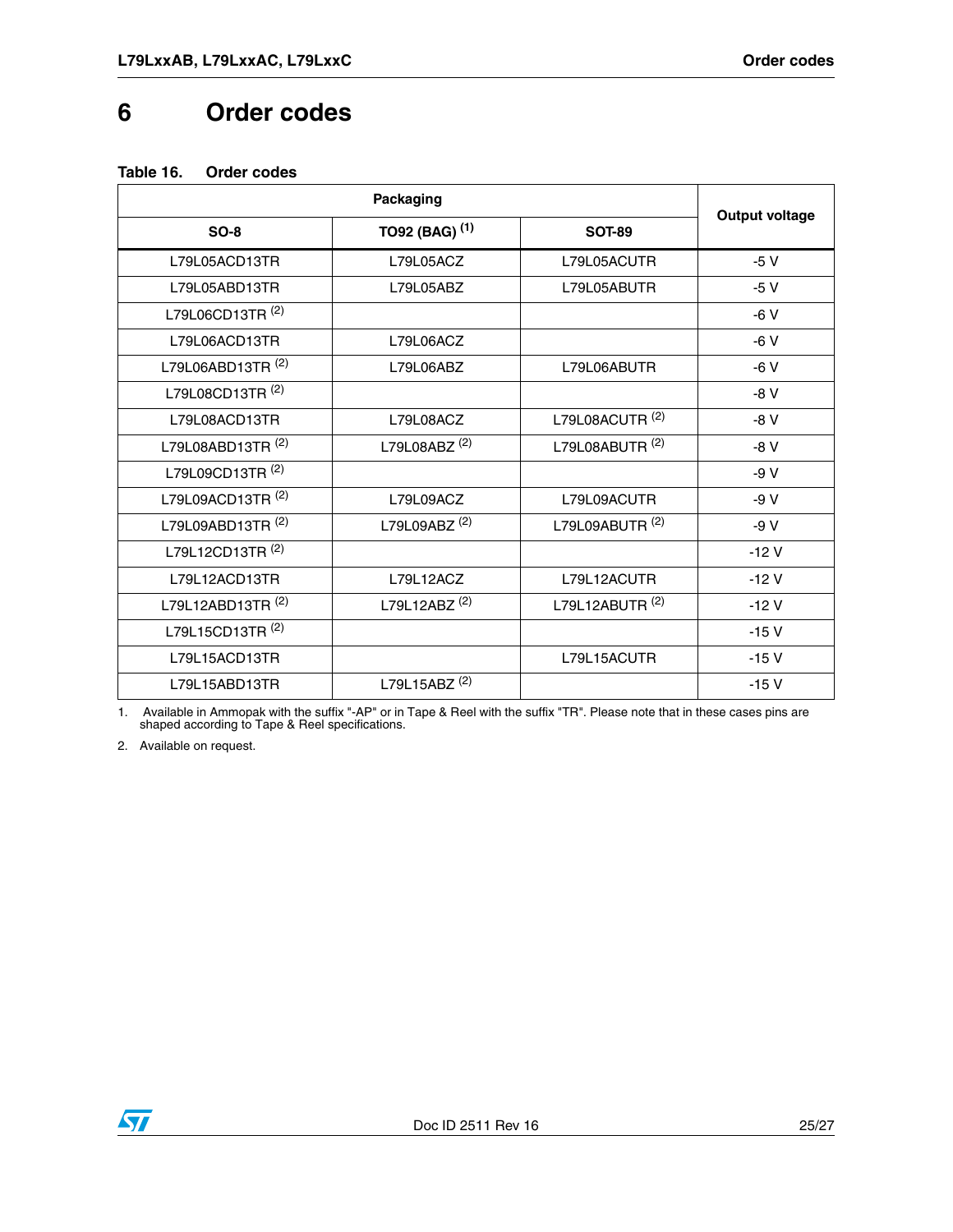# <span id="page-26-0"></span>**7 Revision history**

| Date        | <b>Revision</b> | <b>Changes</b>                                                                           |
|-------------|-----------------|------------------------------------------------------------------------------------------|
| 14-Mar-2005 | 9               | Add Tape & Reel for TO-92.                                                               |
| 15-Mar-2005 | 10              | Add note on Table 3.                                                                     |
| 23-Dec-2005 | 11              | Mistake on ordering Table in Header.                                                     |
| 12-Sep-2006 | 12              | Order codes updated.                                                                     |
| 25-Jul-2007 | 13              | Pin connection for SOT-89 updated on <i>Figure 2</i> , add <i>Table 1</i> in cover page. |
| 04-Dec-2007 | 14              | Modified: Table 16.                                                                      |
| 14-Jul-2008 | 15              | Modified: Table 16 on page 25.                                                           |
| 29-Jul-2009 | 16              | Modified: Table 16 on page 25.                                                           |

**Table 17. Document revision history**